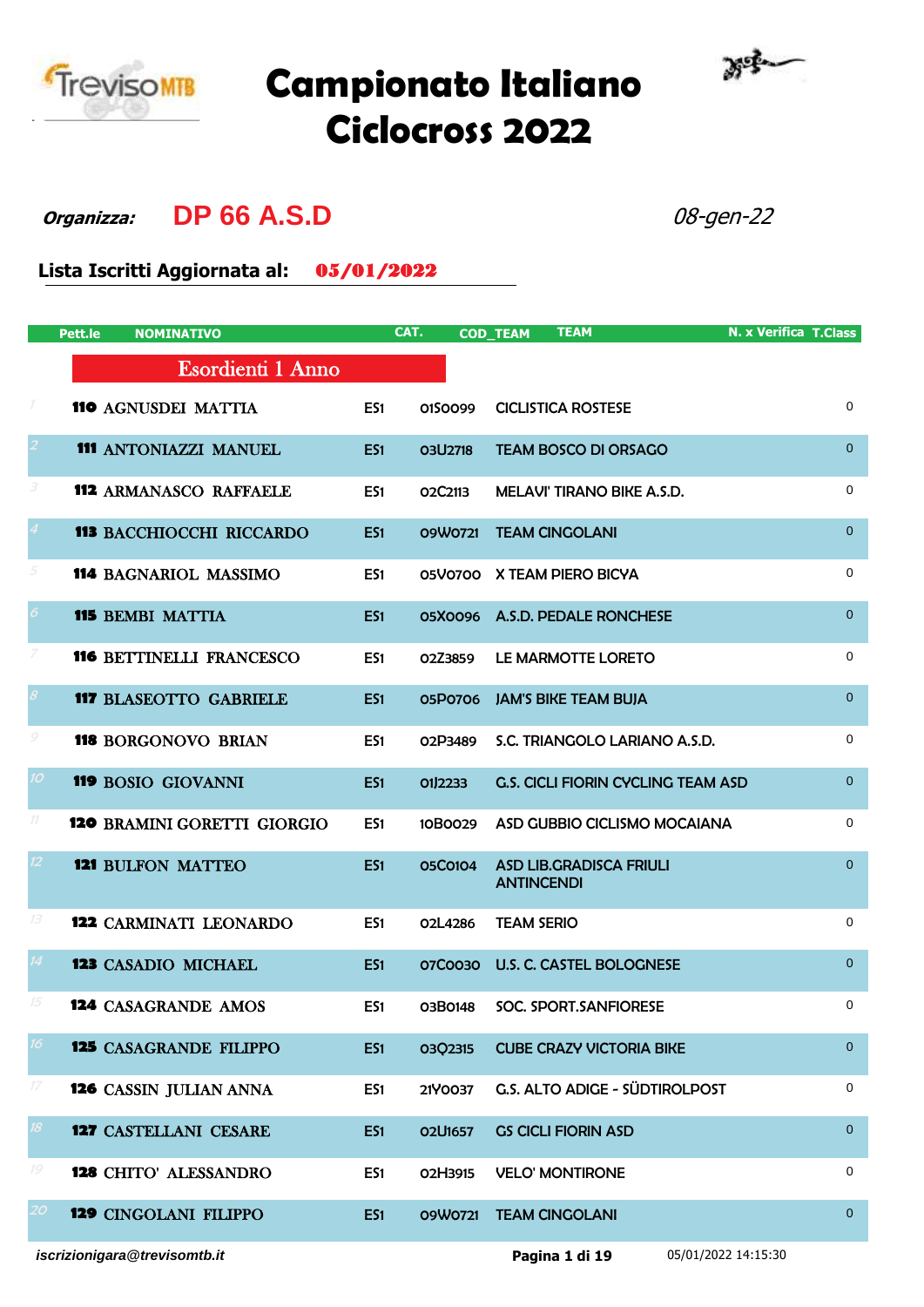|                 | <b>NOMINATIVO</b><br>Pett.le       |                 | CAT.           | <b>TEAM</b><br><b>COD_TEAM</b>               | <b>N. x Verifica T.Class</b> |
|-----------------|------------------------------------|-----------------|----------------|----------------------------------------------|------------------------------|
| 21              | 130 CINGOLANI TOMMASO              | ES <sub>1</sub> | 09W0721        | <b>TEAM CINGOLANI</b>                        | 0                            |
| 22.             | <b>131 COADA RICCARDO FABRIZIO</b> | ES1             | 11K2871        | <b>ASD MENTANA CICLISMO</b>                  | $\overline{0}$               |
| 23              | <b>132 COCCI FILIPPO</b>           | ES1             | 09Z0030        | S.C. VILLA S.ANTONIO CICLI COCCI             | $\mathbf 0$                  |
| 24              | <b>133 COLOMBO ANDREA</b>          | ES <sub>1</sub> | O2U1657        | <b>GS CICLI FIORIN ASD</b>                   | $\overline{0}$               |
| 25              | 134 COSTI JACOPO                   | ES1             | 02L4286        | <b>TEAM SERIO</b>                            | $\mathbf 0$                  |
| 26              | 135 COZZOLINO MARIO                | ES1             | 02L4286        | <b>TEAM SERIO</b>                            | $\overline{0}$               |
| 27              | <b>136 CROCE' MARCO</b>            | ES1             | O2T4629        | <b>MONTE CANTO ASD</b>                       | $\mathbf 0$                  |
| 28              | <b>137 DA ROS ALESSANDRO</b>       | ES1             | <b>03U2718</b> | <b>TEAM BOSCO DI ORSAGO</b>                  | $\overline{0}$               |
| 29              | <b>138 DEL PONTE THOBIAS</b>       | ES1             | O3M1736        | <b>BETTINI BIKE TEAM</b>                     | $\mathbf 0$                  |
| 30              | <b>139 DELL'OLIO FRANCESCO</b>     | ES1             | 14Y1576        | A.S.D. LUDOBIKE SCUOLA DI CICLISMO           | $\overline{0}$               |
| 31              | 140 FAVERO LORENZO                 | ES1             | 0150099        | <b>CICLISTICA ROSTESE</b>                    | $\mathbf 0$                  |
| 32 <sub>2</sub> | <b>141 FAVILLI EMANUELE</b>        | ES1             | 0850336        | <b>UC DONORATICO</b>                         | $\overline{0}$               |
| 33              | <b>142 FERRARO LORENZO</b>         | ES1             | 11Z3109        | <b>A.S. ROMA CORATTI</b>                     | $\mathbf 0$                  |
| 34              | 143 GAUDIOSO MANUEL                | ES1             | 15P0243        | A.S.D. CICLO TEAM VALNOCE                    | $\overline{0}$               |
| 35              | <b>144 GENOVESE RICCARDO</b>       | ES1             | 03H0354        | U.C.S. "OTTAVIO ZULIANI" A.S.D.              | 0                            |
| 36              | <b>145 GENOVESE PIETRO</b>         | ES1             | 03Y0296        | G.S. MOSOLE                                  | $\overline{0}$               |
|                 | 146 GHELFI LORENZO MASSIMO         | ES1             | 0254009        | ASD PEDALE CASALESE ARMOFER                  | 0                            |
| 38              | <b>147 GHIRARDO FRANCESCO</b>      | ES1             | <b>03U2718</b> | <b>TEAM BOSCO DI ORSAGO</b>                  | $\overline{0}$               |
| 39              | <b>148 GIORRI NICOLA</b>           | ES1             | 18M0417        | A.S.D. MTB PISCINA IRGAS 3C                  | 0                            |
| 40              | 149 INVERNIZZI LORENZO             | ES <sub>1</sub> | O2L4286        | <b>TEAM SERIO</b>                            | $\overline{0}$               |
| 41              | <b>150 LO PICCOLO DOMENICO</b>     | ES1             | 17L2134        | <b>ASD AREABICI RACING TEAM</b>              | 0                            |
| 42              | <b>151 LUCINI PIETRO</b>           | ES1             | O2C2113        | MELAVI' TIRANO BIKE A.S.D.                   | $\overline{0}$               |
| 43              | <b>152 MARIUCCI ANDREA</b>         | ES1             | 10B0854        | ASD VELO CLUB RACING ASSISI<br><b>BASTIA</b> | 0                            |
| 44              | <b>153 MARTINI MATTEO</b>          | ES <sub>1</sub> | 03Y0296        | G.S. MOSOLE                                  | $\overline{0}$               |
| 45              | <b>154 MARZINOTTO NICOLO'</b>      | ES1             | 05P0602        | <b>BANNIA ASS.SPORT.DILETT.</b>              | $\mathbf 0$                  |
| 46              | <b>155 MASCHIO LORENZO</b>         | ES1             |                | <b>05P0706 JAM'S BIKE TEAM BUJA</b>          | $\overline{0}$               |
| 47              | <b>156 MAURO MATTIA</b>            | ES1             | <b>05F0065</b> | <b>TEAM ISONZO - CICLISTICA PIERIS</b>       | 0                            |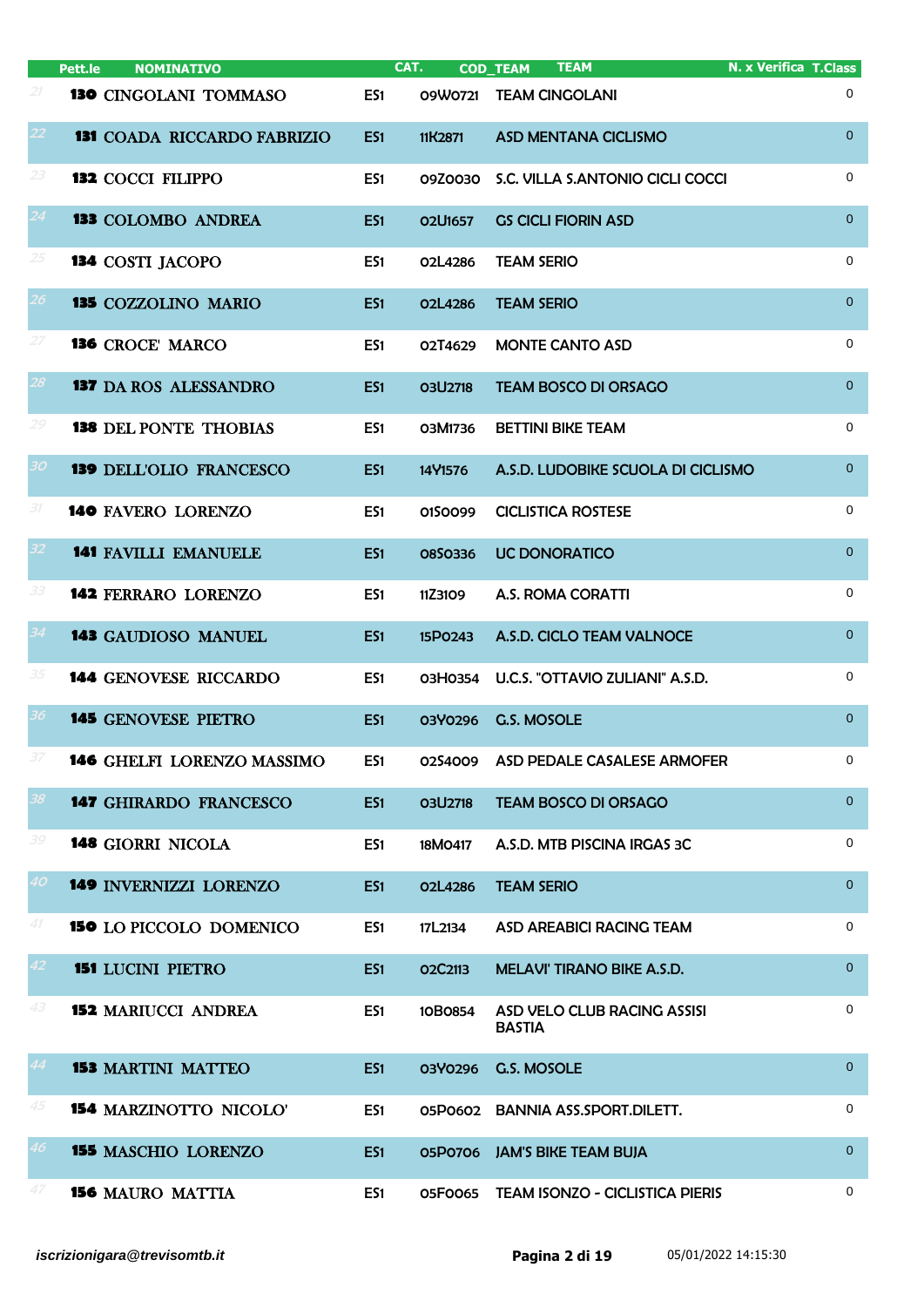|        | Pett.le<br><b>NOMINATIVO</b>                      |                 | CAT.           | <b>TEAM</b><br><b>COD_TEAM</b>         | <b>N. x Verifica T.Class</b> |
|--------|---------------------------------------------------|-----------------|----------------|----------------------------------------|------------------------------|
| 48     | <b>157 MAURO GIANLUCA</b>                         | ES1             |                | 05P0602 BANNIA ASS.SPORT.DILETT.       | $\overline{0}$               |
| 49     | <b>158 MICALI MATTEO</b>                          | ES1             | 07J0179        | S.C.COTIGNOLESE                        | 0                            |
| 50     | <b>159 MILANI LORENZO</b>                         | ES1             | O2U1657        | <b>GS CICLI FIORIN ASD</b>             | $\overline{0}$               |
| $51\,$ | 160 MONI BIDIN GIACOMO                            | ES1             | 05P0602        | <b>BANNIA ASS.SPORT.DILETT.</b>        | 0                            |
| 52     | <b>161 MORETTI MATTIA</b>                         | ES1             | 0150099        | <b>CICLISTICA ROSTESE</b>              | $\overline{0}$               |
| 53     | <b>162 NIERI NICCOLO'</b>                         | ES1             | 08G0238        | AC F. BESSI CALENZANO                  | $\mathbf 0$                  |
| 54     | <b>163 PARIS BRIAN</b>                            | ES1             | 11Z3109        | <b>A.S. ROMA CORATTI</b>               | $\overline{0}$               |
| 55     | <b>164 PASCARELLA JACOPO</b>                      | ES1             | 13)2107        | <b>TEAM CESARO ASD</b>                 | 0                            |
| 56     | <b>165 PAVI DEGL'INNOCENTI</b><br><b>LEONARDO</b> | ES1             | <b>O8U0553</b> | <b>UC EMPOLESE</b>                     | $\overline{0}$               |
| 57     | 166 PELLEGRINO ANTONIO                            | ES1             | 11K2871        | ASD MENTANA CICLISMO                   | $\mathbf 0$                  |
| 58     | <b>167 PIANI MATTIA</b>                           | ES1             | 05B0103        | <b>GCD PEDALE MANZANESE</b>            | $\mathbf{0}$                 |
| 59     | <b>168 POZZATO MATTEO</b>                         | ES1             | 03Y0528        | S.C.D. DOPLA TREVISO                   | $\mathbf 0$                  |
| 60     | <b>169 PRETO MARTINI NICOLO'</b>                  | ES1             | 03R2938        | <b>HELLAS MONTEFORTE</b>               | $\mathbf{0}$                 |
| 61     | 170 PREVEDINI MASSIMO                             | ES1             | O7U1631        | <b>HARD ROCK RACE TEAM</b>             | 0                            |
| 62     | <b>171 PUPIN ELIA PIETRO</b>                      | ES1             | 05F0065        | <b>TEAM ISONZO - CICLISTICA PIERIS</b> | $\mathbf{0}$                 |
| 63     | 172 QUAGLIA RICCARDO                              | ES1             | 11K2871        | ASD MENTANA CICLISMO                   | $\mathbf 0$                  |
| 64     | <b>173 RANA NICOLO'</b>                           | ES1             | 14Y1576        | A.S.D. LUDOBIKE SCUOLA DI CICLISMO     | $\mathbf{0}$                 |
| 65     | 174 ROGGI TOMMASO                                 | ES1             | <b>08C0150</b> | <b>GS OLIMPIA VALDARNESE</b>           | $\mathbf 0$                  |
| 66     | 175 ROSSO RICCARDO                                | ES1             | O3Z3251        | <b>GS FIUMICELLO 1971</b>              | $\overline{0}$               |
| 67     | <b>176 ROTA RICCARDO</b>                          | ES1             | O2Z3859        | LE MARMOTTE LORETO                     | 0                            |
| 68     | <b>177 SCALORBI NICHOLAS</b>                      | ES1             | 0750186        | <b>CALDERARA STM RIDUTTORI</b>         | $\overline{0}$               |
| 69     | <b>178 SCHIAVON DIEGO</b>                         | ES1             | 05F0065        | <b>TEAM ISONZO - CICLISTICA PIERIS</b> | 0                            |
| 70-    | 179 SCIAN LORENZO                                 | ES1             | 05J0774        | A.S.D. BANDIZIOL CYCLING TEAM          | $\overline{0}$               |
| 71     | 180 SIMI LORENZO                                  | ES1             | 02Q4386        | SPORTEVEN CYCLING GROUP                | 0                            |
| 72     | <b>181 SIRIZZOTTI LEONARDO</b>                    | ES <sub>1</sub> | O2L4286        | <b>TEAM SERIO</b>                      | $\overline{0}$               |
| 73     | 182 SPANIO MARCO                                  | ES1             | <b>08A0344</b> | <b>GS BORGONUOVO</b>                   | 0                            |
| 74     | <b>183 SPINELLO RICCARDO</b>                      | ES <sub>1</sub> | O1C2379        | <b>DOTTA BIKE RACING TEAM</b>          | $\overline{0}$               |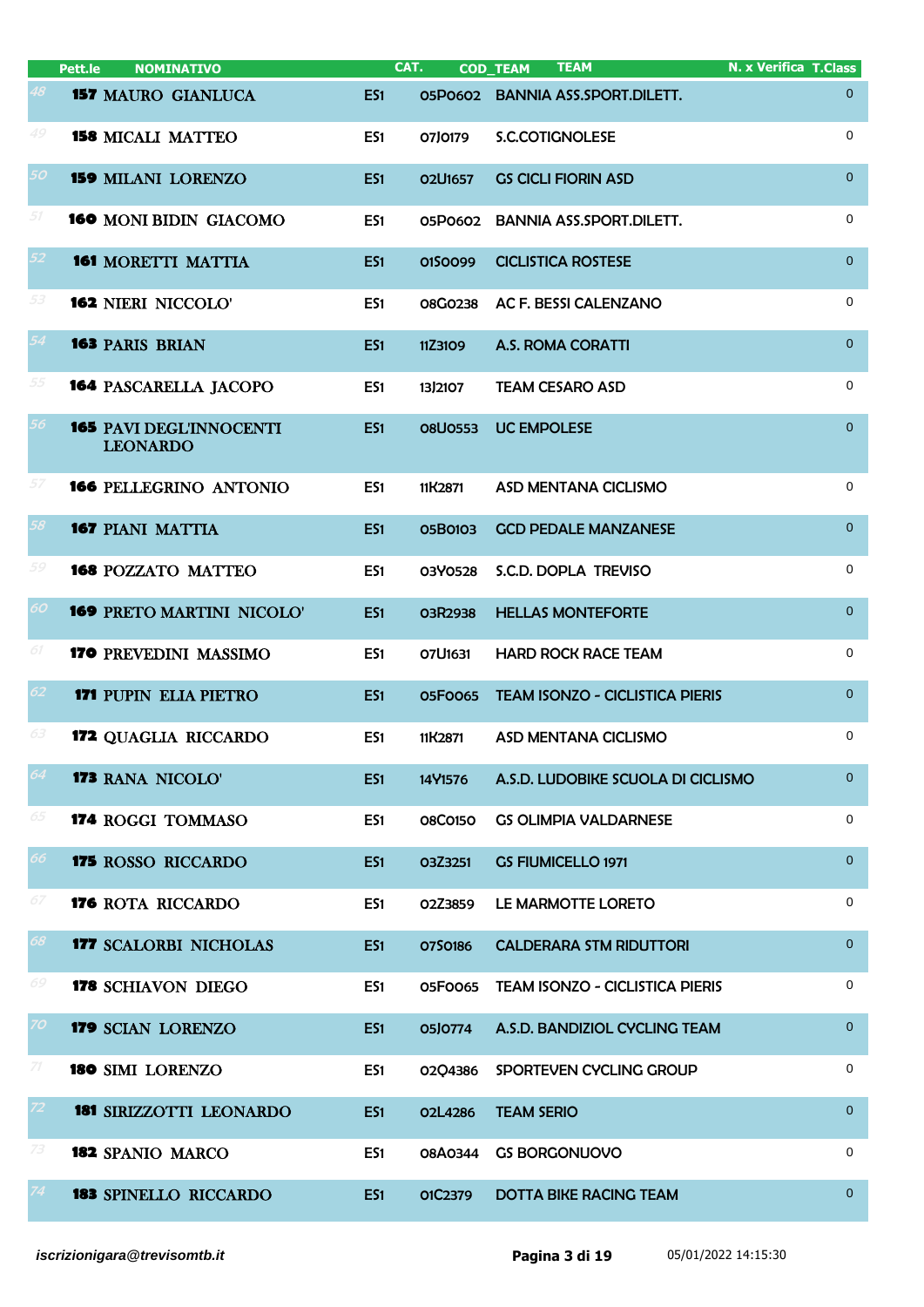|    | Pett.le<br><b>NOMINATIVO</b> |                 | CAT.    | <b>TEAM</b><br><b>COD_TEAM</b>         | <b>N. x Verifica T.Class</b> |
|----|------------------------------|-----------------|---------|----------------------------------------|------------------------------|
|    | 184 STENICO TOMMASO          | ES1             | 20K1302 | POLISPORTIVA OLTREFERSINA              | $\mathbf 0$                  |
| 76 | <b>185 TOCCHET LORENZO</b>   | ES <sub>1</sub> | O3B0148 | SOC. SPORT. SANFIORESE                 | $\Omega$                     |
| 77 | <b>186 TOSONI SEBASTIANO</b> | ES1             | 05P0602 | <b>BANNIA ASS.SPORT.DILETT.</b>        | 0                            |
| 78 | <b>187 TRONCONE NICOLAS</b>  | ES <sub>1</sub> | 0510774 | A.S.D. BANDIZIOL CYCLING TEAM          | $\overline{0}$               |
| 79 | <b>188 TRUANT THOMAS</b>     | ES <sub>1</sub> | 05J0774 | A.S.D. BANDIZIOL CYCLING TEAM          | $\Omega$                     |
| 80 | <b>189 VAGLIO WALTER</b>     | ES <sub>1</sub> | 14Y0484 | SCUOLA CICL. TUGLIESE V. NIBALI        | $\overline{0}$               |
| 81 | <b>190 VARGAS CRISTIAN</b>   | ES1             | 0750194 | <b>VELO CLUB CATTOLICA</b>             | $\mathbf 0$                  |
| 82 | <b>191</b> VIVIAN DIEGO      | ES <sub>1</sub> | O3B0148 | <b>SOC. SPORT.SANFIORESE</b>           | $\overline{0}$               |
| 83 | <b>192 ZAMERO RICCARDO</b>   | ES <sub>1</sub> | 05P0706 | <b>JAM'S BIKE TEAM BUJA</b>            | 0                            |
| 84 | <b>193 ZANCHI LUCA</b>       | ES <sub>1</sub> | O6VO423 | <b>UCLA1991</b>                        | $\Omega$                     |
| 85 | 194 ZANDONÀ MARCO            | ES <sub>1</sub> | 03J1480 | <b>G.S. WINNERBIKE</b>                 | 0                            |
| 86 | <b>195 ZANELLO KRISHNA</b>   | ES <sub>1</sub> | 05F0065 | <b>TEAM ISONZO - CICLISTICA PIERIS</b> | $\overline{0}$               |
|    | <b>Atleti Iscritti:</b>      | 86              |         |                                        |                              |

|                 | Esordienti 2 <sup>°</sup> Anno |                 |                |                                                   |     |
|-----------------|--------------------------------|-----------------|----------------|---------------------------------------------------|-----|
| 87              | <b>1 CERAME NICOLA</b>         | ES <sub>2</sub> | 01W0331        | <b>SC.CASTELLETTESE CICLI</b><br><b>VARSALONA</b> | 814 |
| 88              | <b>2 ACQUAVIVA GREGORIO</b>    | ES <sub>2</sub> | O1C2379        | <b>DOTTA BIKE RACING TEAM</b>                     | 771 |
| 89              | <b>3 PEZZO ROSOLA PATRIK</b>   | ES <sub>2</sub> | 03R2938        | <b>HELLAS MONTEFORTE</b>                          | 650 |
| 90 <sub>1</sub> | <b>4 CAROSI VINCENZO</b>       | ES <sub>2</sub> | 11B3260        | RACE MOUNTAIN FOLCARELLI TEAM                     | 609 |
| 91              | <b>5 TARALLO ANDREA</b>        | ES <sub>2</sub> | 11E3379        | <b>TEAM BIKE TERENZI</b>                          | 602 |
| 92              | <b>6 MARANGON PAOLO</b>        | ES <sub>2</sub> | O1X2389        | <b>GB JUNIOR TEAM PIEMONTE A.S.D. -</b><br>A      | 535 |
| 93              | <b>7 FAVERO PAOLO</b>          | ES <sub>2</sub> |                | 02W0046 U.S.LEGNANESE                             | 530 |
| 94              | <b>8 ZANANDREA LEONARDO</b>    | ES <sub>2</sub> | <b>03Y0296</b> | <b>G.S. MOSOLE</b>                                | 518 |
| 95              | <b>9 GRIGOLINI FILIPPO</b>     | ES <sub>2</sub> | 05P0706        | <b>JAM'S BIKE TEAM BUJA</b>                       | 512 |
| 96              | <b>10 CECCARELLI BRIAN</b>     | ES <sub>2</sub> | <b>08C0150</b> | <b>GS OLIMPIA VALDARNESE</b>                      | 491 |
| 97              | <b>11 DEON PIETRO</b>          | ES <sub>2</sub> | 03B0148        | SOC. SPORT.SANFIORESE                             | 467 |
| 98              | <b>12 SISTI MATTIA</b>         | ES <sub>2</sub> | 0750186        | <b>CALDERARA STM RIDUTTORI</b>                    | 454 |
| 99              | <b>13 CASCIONE RAFFAELE</b>    | ES <sub>2</sub> | 14G1664        | <b>ANDRIA BIKE ASD</b>                            | 446 |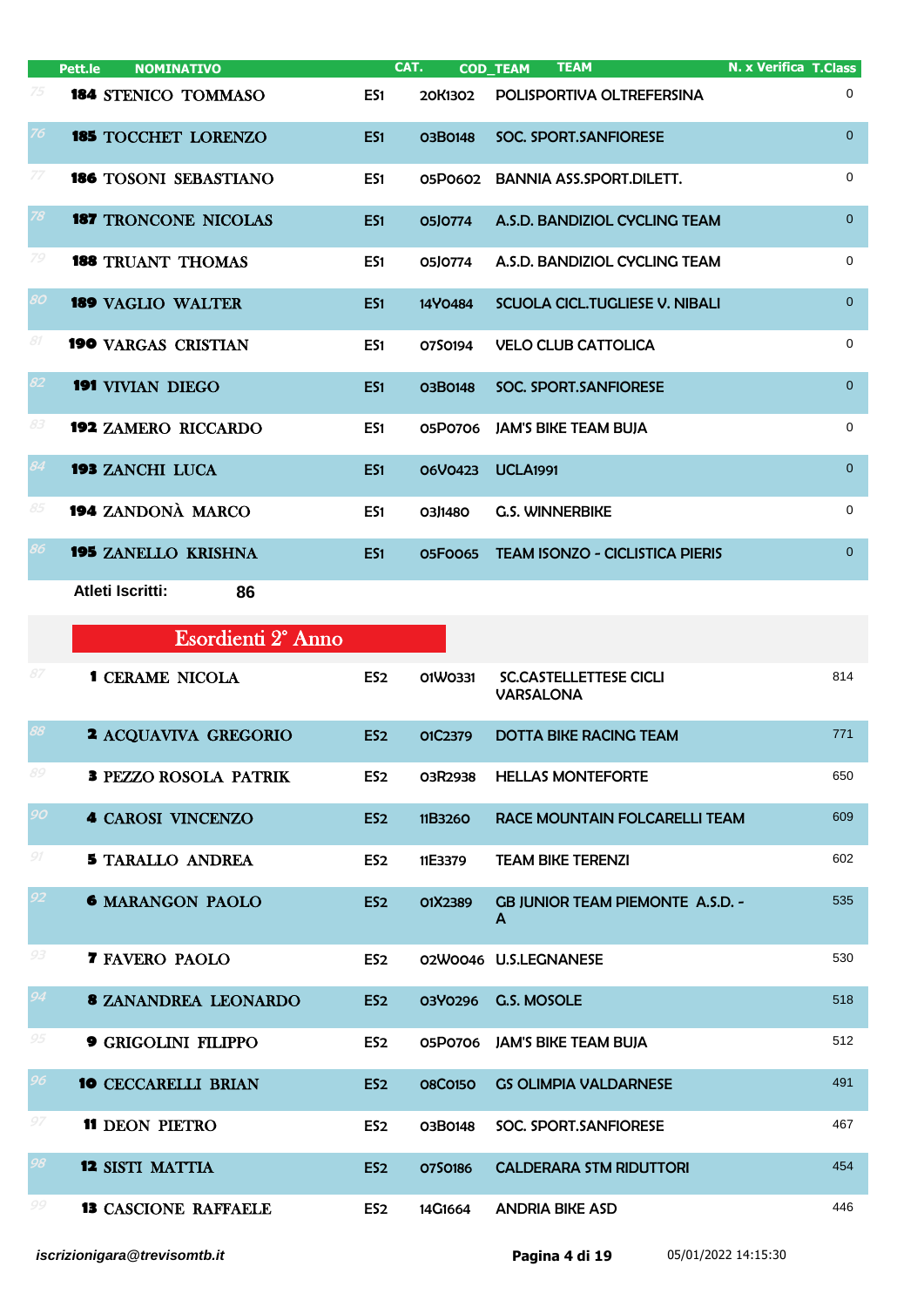|     | Pett.le<br><b>NOMINATIVO</b>   | CAT.            |                | <b>TEAM</b><br><b>COD_TEAM</b>               | <b>N. x Verifica T.Class</b> |
|-----|--------------------------------|-----------------|----------------|----------------------------------------------|------------------------------|
| 1OC | <b>14 MARTUSCELLI LEONARDO</b> | ES <sub>2</sub> | O1C2379        | <b>DOTTA BIKE RACING TEAM</b>                | 432                          |
| 101 | <b>15 VILLA MATTEO</b>         | ES <sub>2</sub> | 02P3489        | S.C. TRIANGOLO LARIANO A.S.D.                | 432                          |
| 102 | <b>16 ZANOLINI ERIC</b>        | ES <sub>2</sub> | 21Y0037        | G.S. ALTO ADIGE - SÜDTIROLPOST               | 428                          |
| 103 | <b>17 SCUDERI AARON</b>        | ES <sub>2</sub> | 21Z1107        | ASC KARDAUN-CARDANO                          | 404                          |
| 104 | <b>18 COLOMBO IVAN</b>         | ES <sub>2</sub> |                | 02W0046 U.S.LEGNANESE                        | 365                          |
| 105 | <b>19 GIACOMEL RICCARDO</b>    | ES <sub>2</sub> | 03Y0296        | G.S. MOSOLE                                  | 332                          |
| 106 | <b>20 FORNELLI GIUSEPPE</b>    | ES <sub>2</sub> | 14G1664        | <b>ANDRIA BIKE ASD</b>                       | 332                          |
| 107 | 21 LAPI GIANLUCA               | ES <sub>2</sub> | 14G1664        | <b>ANDRIA BIKE ASD</b>                       | 320                          |
| 108 | <b>22 BONCIANI ANDREA</b>      | ES <sub>2</sub> | <b>08C0150</b> | <b>GS OLIMPIA VALDARNESE</b>                 | 317                          |
| 10S | 23 TASSI EDOARDO               | ES <sub>2</sub> | 07A0626        | A.C. SERRAMAZZONI                            | 314                          |
| 110 | <b>24 MELONI ANDREA</b>        | ES <sub>2</sub> | 11K3383        | <b>CASTELLI ROMANI CYCLING</b>               | 311                          |
| 111 | <b>25 FALCIANI MICHELE</b>     | ES <sub>2</sub> | O2C2113        | <b>MELAVI' TIRANO BIKE A.S.D.</b>            | 292                          |
| 112 | <b>26 BACCINI GIULIO</b>       | ES <sub>2</sub> | 07J0179        | <b>S.C.COTIGNOLESE</b>                       | 264                          |
| 113 | 27 MORENA DIEGO                | ES <sub>2</sub> | <b>08C0150</b> | <b>GS OLIMPIA VALDARNESE</b>                 | 241                          |
| 114 | 28 LEONI DANIELE               | ES <sub>2</sub> | 21W0011        | <b>LIBERTAS RAIFFEISEN LAIVES ASD</b>        | 240                          |
| 115 | <b>29 MATRONE GENNARO</b>      | ES <sub>2</sub> | 13J2107        | <b>TEAM CESARO ASD</b>                       | 226                          |
| 116 | <b>30 TONIZZO JOELE</b>        | ES <sub>2</sub> | 05P0706        | <b>JAM'S BIKE TEAM BUJA</b>                  | 217                          |
| 117 | 31 DUSSIN ENRICO               | ES <sub>2</sub> | 03R2938        | <b>HELLAS MONTEFORTE</b>                     | 215                          |
| 118 | 32 VIOTTO MATTIA               | ES <sub>2</sub> | 03R2316        | SPORTIVI DEL PONTE                           | 210                          |
| 119 | <b>33 SAVIO EMANUELE</b>       | ES <sub>2</sub> | 01U2048        | <b>LA BICICLETTERIA</b>                      | 210                          |
| 120 | <b>34 CAVALLI STEFANO</b>      | ES <sub>2</sub> | 0750194        | <b>VELO CLUB CATTOLICA</b>                   | 209                          |
| 121 | 35 DISPENSA FLAVIO             | ES <sub>2</sub> | O2S2343        | <b>TRINX FACTORY TEAM</b>                    | 209                          |
| 122 | <b>36 BANINI TOMMASO</b>       | ES <sub>2</sub> | <b>08C0150</b> | <b>GS OLIMPIA VALDARNESE</b>                 | 192                          |
| 123 | <b>37 ZERBINATI PIETRO</b>     | ES <sub>2</sub> | 02Q4386        | SPORTEVEN CYCLING GROUP                      | 180                          |
| 124 | 38 MANGINO DOMENICO            | ES <sub>2</sub> | 15Y0427        | <b>ASD TEAM BYKERS VIGGIANO</b>              | 172                          |
| 125 | <b>39 VICARI SEBASTIANO</b>    | ES <sub>2</sub> | 17Z1830        | <b>TEAM RACE MOUNTAIN</b>                    | 171                          |
| 126 | 40 SASSO MIRCO                 | ES <sub>2</sub> | 1451418        | POL.VA DILETT. "GAETANO<br><b>CAVALLARO"</b> | 168                          |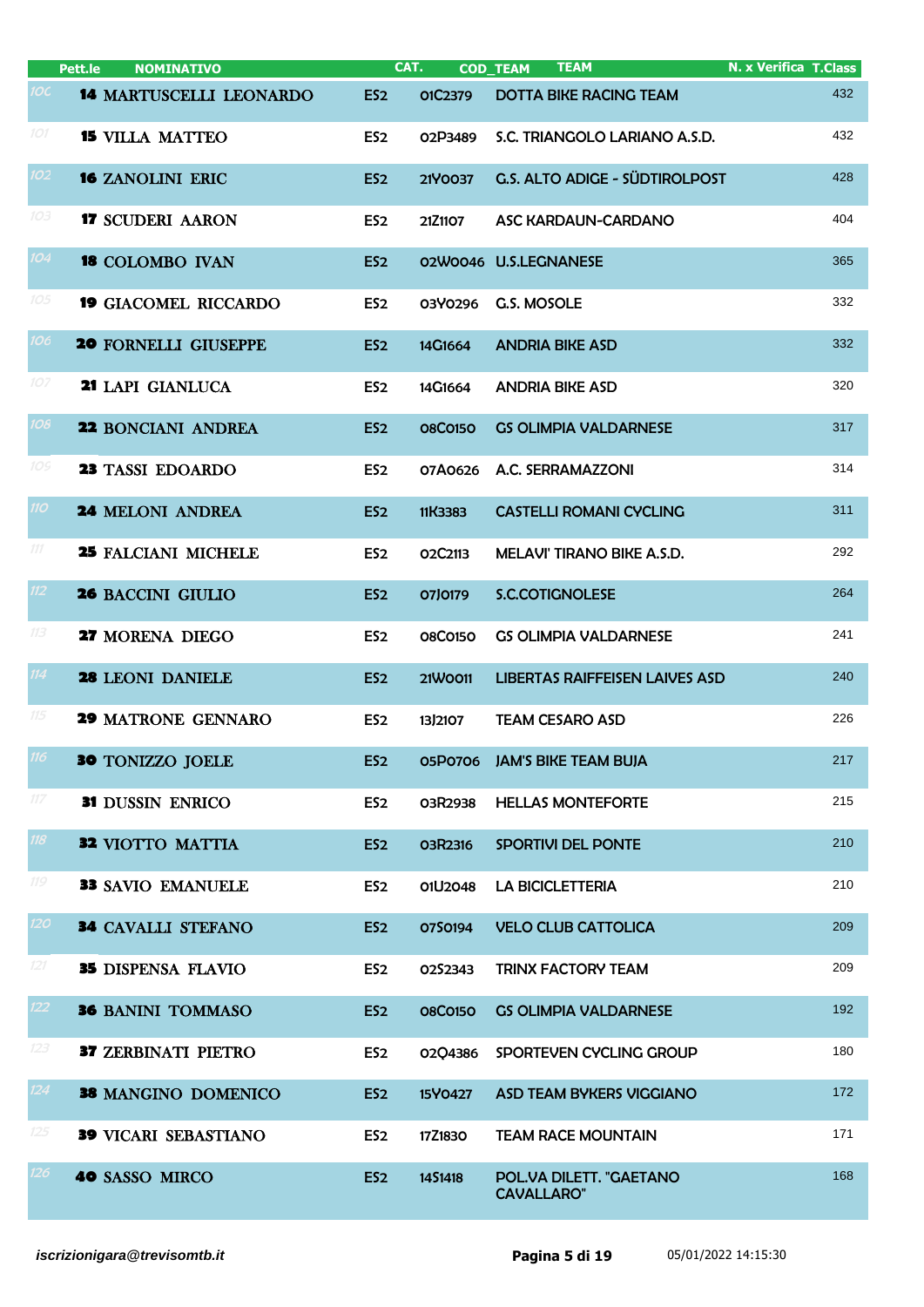|                  | <b>NOMINATIVO</b><br>Pett.le             |                 | CAT.    | <b>TEAM</b><br><b>COD_TEAM</b>                        | <b>N. x Verifica T.Class</b> |
|------------------|------------------------------------------|-----------------|---------|-------------------------------------------------------|------------------------------|
| 127              | <b>41 SACCOTELLI MICHELE</b>             | ES <sub>2</sub> | 14G1664 | <b>ANDRIA BIKE ASD</b>                                | 156                          |
| 128              | <b>42 FRONTINI LUCA</b>                  | ES <sub>2</sub> | 02N4384 | TEAM VALLE OLONA A.S.D.                               | 141                          |
| 129              | <b>43 BALLIANA ENRICO</b>                | ES <sub>2</sub> | 18L0369 | <b>ARKITANO MTB CLUB</b>                              | 137                          |
| <b>130</b>       | <b>44 INVERNIZZI SIMONE</b>              | ES <sub>2</sub> | O2L4286 | <b>TEAM SERIO</b>                                     | 126                          |
| 131              | <b>45 MARIOTTO THOMAS</b>                | ES <sub>2</sub> | 03B0148 | SOC. SPORT.SANFIORESE                                 | 126                          |
| 132 <sub>2</sub> | <b>46 RADO LORENZO</b>                   | ES <sub>2</sub> | 03B0148 | SOC. SPORT.SANFIORESE                                 | 123                          |
| 133              | <b>47 BRUNO GIUSEPPE</b>                 | ES <sub>2</sub> | 17Z1830 | <b>TEAM RACE MOUNTAIN</b>                             | 116                          |
| 134              | <b>48 DI PAOLO CRISTIAN</b>              | ES <sub>2</sub> | 11M3063 | FUN BIKE A.S.D.                                       | 114                          |
| 135              | <b>49 SCOCCIOLINI LORENZO</b>            | ES <sub>2</sub> | 10N0762 | ASD U.C.FOLIGNO                                       | 102                          |
| 136              | <b>50 BATTISTUTTA LUCA</b>               | ES <sub>2</sub> | 05B0103 | <b>GCD PEDALE MANZANESE</b>                           | 100                          |
| 137              | <b>51 CARRERA ALESSANDRO</b>             | ES <sub>2</sub> | 02L4286 | <b>TEAM SERIO</b>                                     | 89                           |
| 138              | <b>52 CARNEVALI FRANCESCO</b>            | ES <sub>2</sub> | 11G3097 | <b>CITTA' DEI PAPI CICLISMO</b>                       | 84                           |
| 139              | <b>53 VIGLIAROLO LORENZO</b>             | ES <sub>2</sub> | 15Y0427 | ASD TEAM BYKERS VIGGIANO                              | 83                           |
| <b>140</b>       | <b>54 MATACERA FABRIZIO</b>              | ES <sub>2</sub> | 08A2700 | <b>ELBA BIKE</b>                                      | 83                           |
| 141              | <b>55</b> DE CILLIS MARCO SERGIO         | ES <sub>2</sub> | 1451418 | POL.VA DILETT. "GAETANO<br><b>CAVALLARO"</b>          | 80                           |
| $\overline{142}$ | <b>56 GOBBETTO GIOVANNI</b>              | ES <sub>2</sub> | 03Y0296 | <b>G.S. MOSOLE</b>                                    | 77                           |
| 143              | <b>57 MORO NICOLO'</b>                   | ES <sub>2</sub> | 03C0245 | <b>INDUSTRIAL FORNITURE MORO-</b><br><b>TRECIEFFE</b> | 76                           |
| 144              | <b>58 AGOSTINI GIACOMO</b>               | ES <sub>2</sub> | 12W0838 | <b>AMICI DELLA BICI JUNIOR</b>                        | 75                           |
| 145              | <b>59 SABATINO JACOPO</b>                | ES <sub>2</sub> | 05P0706 | <b>JAM'S BIKE TEAM BUJA</b>                           | 67                           |
| 146              | <b>60 MARTORELLA ASCANIO</b>             | ES <sub>2</sub> | 08A2700 | <b>ELBA BIKE</b>                                      | 67                           |
| 147              | 61 CARLOMAGNO ANTONIO<br><b>GIOVANNI</b> | ES <sub>2</sub> | 15Y0427 | ASD TEAM BYKERS VIGGIANO                              | 64                           |
| 148              | <b>62 ORLANDO ROCCO MATTIA</b>           | ES <sub>2</sub> | 15P0243 | A.S.D. CICLO TEAM VALNOCE                             | 62                           |
| 149              | <b>63 ROTINI FEDERICO</b>                | ES <sub>2</sub> | 12M1162 | <b>TEAM GO FAST</b>                                   | 57                           |
| 150 <sub>2</sub> | <b>64 PALUDETTI MATHIAS</b>              | ES <sub>2</sub> | 03B0148 | SOC. SPORT.SANFIORESE                                 | 55                           |
| 151              | <b>65 ARNOLDI MATTIA</b>                 | ES <sub>2</sub> | 0250188 | S.C. ROMANESE ASD                                     | 50                           |
| 152              | <b>66 BELLATO ACHILLE</b>                | ES <sub>2</sub> | 02N4384 | TEAM VALLE OLONA A.S.D.                               | 49                           |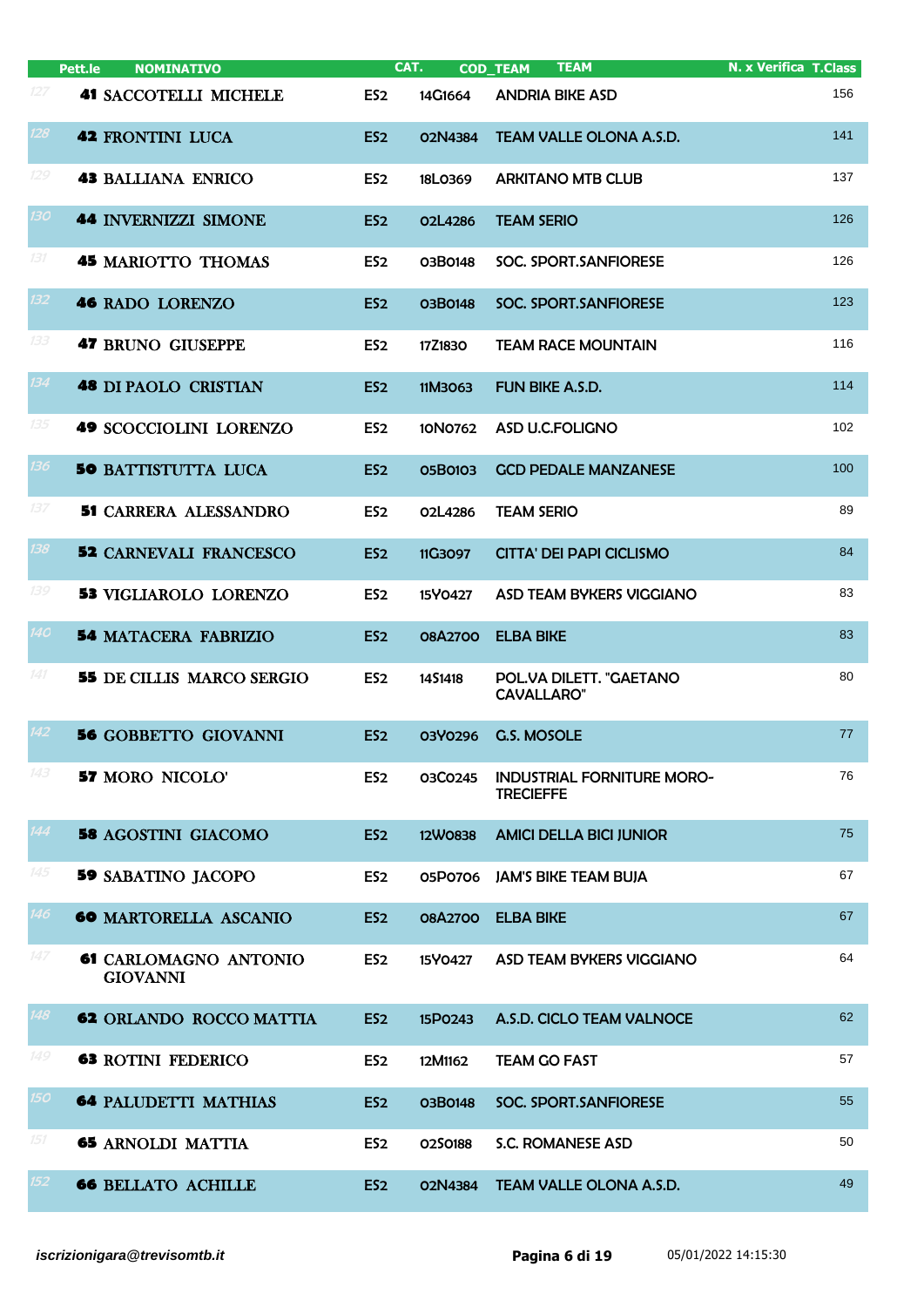|            | Pett.le<br><b>NOMINATIVO</b>  |                 | CAT.           | <b>TEAM</b><br><b>COD_TEAM</b>  | <b>N. x Verifica T.Class</b> |
|------------|-------------------------------|-----------------|----------------|---------------------------------|------------------------------|
| 153        | <b>67 GERBAUDO PIETRO</b>     | ES <sub>2</sub> | 03B0148        | SOC. SPORT.SANFIORESE           | 49                           |
| 154        | <b>68 BARDIERU CRISTIAN</b>   | ES <sub>2</sub> | 05B0103        | <b>GCD PEDALE MANZANESE</b>     | 47                           |
| 155        | <b>69 SANTONI GIACOMO</b>     | ES <sub>2</sub> | 07A1757        | ASD GAGABIKE TEAM               | 44                           |
| 156        | 70 FORTUNATO ANTONIO          | ES <sub>2</sub> | 15A0404        | <b>LOCO BIKERS</b>              | 42                           |
| 157        | 71 COLETTI CARLO              | ES <sub>2</sub> |                | 05P0706 JAM'S BIKE TEAM BUJA    | 42                           |
| 158        | <b>72 CALONI MATTIA</b>       | ES <sub>2</sub> | 02N0022        | <b>S.C. CARUGATESE ASD</b>      | 38                           |
| 159        | <b>73 BIGNAMI MATTIA</b>      | ES <sub>2</sub> | 02L4286        | <b>TEAM SERIO</b>               | 32                           |
| <b>16C</b> | 74 MILITANO VINCENZO          | ES <sub>2</sub> | O7L0149        | A.S.D. S.C. CERETOLESE 1969     | 29                           |
| 161        | <b>75 MEDORI ELIA</b>         | ES <sub>2</sub> | 09W0721        | <b>TEAM CINGOLANI</b>           | 29                           |
| 162        | <b>76 PRIOR PIETRO</b>        | ES <sub>2</sub> | O3R2316        | SPORTIVI DEL PONTE              | 28                           |
| 163        | 77 ROSSI LEONARDO             | ES <sub>2</sub> | 09W0721        | <b>TEAM CINGOLANI</b>           | 25                           |
| 164        | <b>78 BRANCHESI LUIGI</b>     | ES <sub>2</sub> | 09W0721        | <b>TEAM CINGOLANI</b>           | 24                           |
| 165        | 79 SANTAMARIA DANIELE         | ES <sub>2</sub> | 18D0362        | S.C. MONTEPONI A.C.D.           | 23                           |
| 166        | <b>80 MANONI CRISTIAN</b>     | ES <sub>2</sub> | 09W0721        | <b>TEAM CINGOLANI</b>           | 23                           |
| 167        | 81 BOSONI MICHELE             | ES <sub>2</sub> | 07U1631        | <b>HARD ROCK RACE TEAM</b>      | 22                           |
| 168        | <b>82 BISCOSSI ALESSANDRO</b> | ES <sub>2</sub> | 11P3283        | <b>ASD TIBUR BIKE TEAM</b>      | 20                           |
| 169        | 83 MANIA SAMUELE              | ES <sub>2</sub> |                | 05Y0097 CAPRIVESI               | 20                           |
| 170        | <b>84 FABBRI EDOARDO</b>      | ES <sub>2</sub> | 09W0721        | <b>TEAM CINGOLANI</b>           | 20                           |
| 171        | <b>85 BOLZAN THOMAS</b>       | ES <sub>2</sub> | 05P0602        | <b>BANNIA ASS.SPORT.DILETT.</b> | 19                           |
| 172        | 86 MARZARI MICHELE            | ES <sub>2</sub> | O7P1921        | A FAVORE DEL CICLISMO A.S.D.    | 18                           |
| 173        | 87 PIEROTTO MARCO ANDREA      | ES <sub>2</sub> | 03C3011        | <b>VELO JUNIOR NOVE</b>         | 16                           |
| 174        | 88 FURLANIS ANDREA            | ES <sub>2</sub> | 03B0148        | SOC. SPORT.SANFIORESE           | 13 <sup>°</sup>              |
| 175        | 89 PODO MASSIMO               | ES <sub>2</sub> | 05J0774        | A.S.D. BANDIZIOL CYCLING TEAM   | 13                           |
| 176        | 90 TARDIVO MASSIMILIANO       | ES <sub>2</sub> |                | 05X0096 A.S.D. PEDALE RONCHESE  | 11                           |
| 177        | 91 DALLA GASPERINA LEONARDO   | ES <sub>2</sub> | 03H0569        | A.S.D. G.S. FONZASO             | $\overline{7}$               |
| 178        | <b>92 BENASSI MARCO</b>       | ES <sub>2</sub> | <b>07D1752</b> | TEAM LA VERDE A.S.D.            | 6                            |
| 179        | <b>93 PUDDU MATTIA GIOELE</b> | ES <sub>2</sub> | 05B0103        | <b>GCD PEDALE MANZANESE</b>     | 6                            |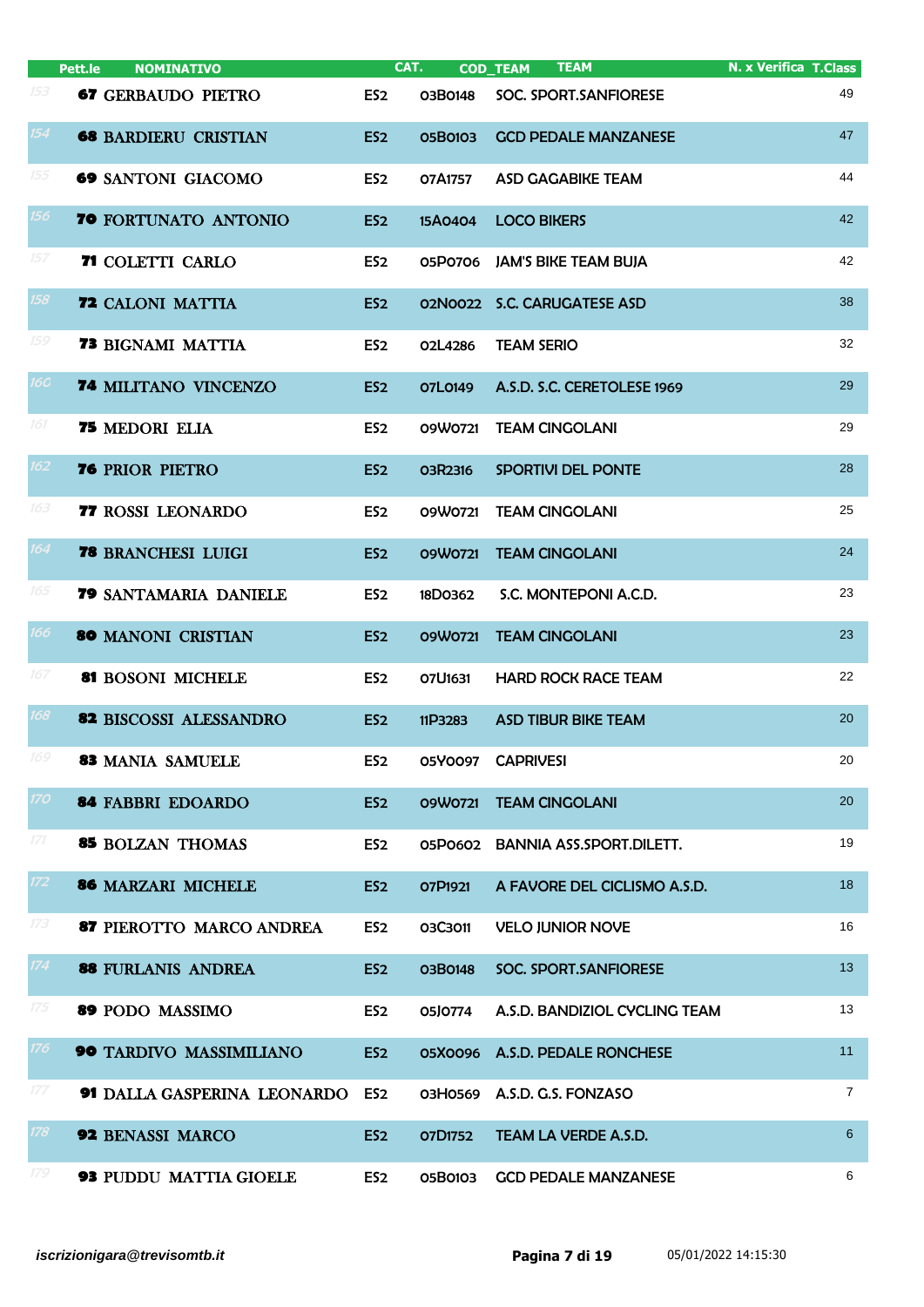|            | Pett.le                 | <b>NOMINATIVO</b>               | CAT.            |         | <b>COD_TEAM</b>        | <b>TEAM</b>                      | <b>N. x Verifica T.Class</b> |
|------------|-------------------------|---------------------------------|-----------------|---------|------------------------|----------------------------------|------------------------------|
| <b>180</b> |                         | 94 COCOLIN ALBERTO              | ES <sub>2</sub> |         |                        | 05X0096 A.S.D. PEDALE RONCHESE   | 5                            |
| 181        |                         | <b>95 MAREGA FILIPPO</b>        | ES <sub>2</sub> | 05B0103 |                        | <b>GCD PEDALE MANZANESE</b>      | 5                            |
|            | <b>Atleti Iscritti:</b> | 95                              |                 |         |                        |                                  |                              |
|            |                         | Donne Esordienti 1º Anno        |                 |         |                        |                                  |                              |
| 182        |                         | 170 BORDIN GRETA                | ED <sub>1</sub> | O2U1657 |                        | <b>GS CICLI FIORIN ASD</b>       | 0                            |
| 183        |                         | <b>171 BRANDI NICOLETTA</b>     | ED <sub>1</sub> | 08A2700 | <b>ELBA BIKE</b>       |                                  | $\mathbf{0}$                 |
| 184        |                         | <b>172 BRESADOLA AURORA</b>     | ED <sub>1</sub> | 21Y0037 |                        | G.S. ALTO ADIGE - SÜDTIROLPOST   | $\mathbf 0$                  |
| 185        |                         | <b>173 CAFUERI RACHELE</b>      | ED <sub>1</sub> | 05J0774 |                        | A.S.D. BANDIZIOL CYCLING TEAM    | $\mathbf{0}$                 |
| 186        |                         | <b>174 CERRUTO MAURA GRAZIA</b> | ED <sub>1</sub> | 17V2076 | <b>NONSOLOBIKE</b>     |                                  | $\mathbf 0$                  |
| 187        |                         | <b>175</b> D'AGNESE ELENA       | ED <sub>1</sub> | 05P0203 | <b>VALVASONE</b>       | ASS.NE CICLISTICA DILETT.        | $\overline{0}$               |
| 188        |                         | <b>176 DAL BOSCO CHIARA</b>     | ED <sub>1</sub> | 03R2938 |                        | <b>HELLAS MONTEFORTE</b>         | 0                            |
| 189        |                         | <b>177 FABBIAN GIORGIA</b>      | ED <sub>1</sub> | 03P2385 |                        | <b>U.S.SCUOLA CICLISMO VO'</b>   | $\mathbf 0$                  |
| 190        |                         | <b>178 FASOLO GRETA</b>         | ED <sub>1</sub> | 03P2385 |                        | U.S.SCUOLA CICLISMO VO'          | 0                            |
| 191        |                         | <b>179 FERRANTE MAYA</b>        | ED <sub>1</sub> | 20K1302 |                        | POLISPORTIVA OLTREFERSINA        | $\overline{0}$               |
| 192        |                         | <b>180</b> GALASSO GIADA        | ED <sub>1</sub> | 0150099 |                        | <b>CICLISTICA ROSTESE</b>        | 0                            |
| 193        |                         | <b>181 GIAMBALVO ANNA</b>       | ED <sub>1</sub> | 0302315 |                        | <b>CUBE CRAZY VICTORIA BIKE</b>  | $\overline{0}$               |
| 194        |                         | <b>182 GRIMALDELLI EMMA</b>     | ED1             | 02L4286 | <b>TEAM SERIO</b>      |                                  | 0                            |
| 195        |                         | <b>183 INVERNIZZI VIOLA</b>     | ED <sub>1</sub> | O2L4286 | <b>TEAM SERIO</b>      |                                  | $\overline{0}$               |
| 196        |                         | <b>184 LAURIA ALESSANDRA</b>    | ED <sub>1</sub> | 15Y0427 |                        | <b>ASD TEAM BYKERS VIGGIANO</b>  | 0                            |
| 197        |                         | <b>185 LEONETTI SILVIA</b>      | ED <sub>1</sub> | 14G1664 | <b>ANDRIA BIKE ASD</b> |                                  | $\overline{0}$               |
| 198        |                         | <b>186 MARANI VALENTINA</b>     | ED <sub>1</sub> | 03B0148 |                        | <b>SOC. SPORT.SANFIORESE</b>     | $\mathbf 0$                  |
| 199        |                         | <b>187 MARZOLLA AURORA</b>      | ED <sub>1</sub> | 03P2385 |                        | <b>U.S.SCUOLA CICLISMO VO'</b>   | $\overline{0}$               |
| 20 (       |                         | <b>188 MORETTI MARTINA</b>      | ED <sub>1</sub> | O2L4286 | <b>TEAM SERIO</b>      |                                  | 0                            |
| 201        |                         | <b>189 OTTAVIANI CHIARA</b>     | ED <sub>1</sub> | 11P2939 |                        | <b>CYCLING CAFE' RACING TEAM</b> | $\mathbf{0}$                 |
| 20.        |                         | <b>190 PERUTA SARA</b>          | ED <sub>1</sub> | 02T4629 |                        | <b>MONTE CANTO ASD</b>           | $\mathbf 0$                  |
| 20.        |                         | <b>191 RIGHETTO NICOLE</b>      | ED <sub>1</sub> | O3P2162 |                        | A.S.D. TEAM VELOCIRAPTORS        | $\overline{0}$               |
| 204        |                         | 192 SAMBI JOLANDA               | ED <sub>1</sub> | 0750186 |                        | <b>CALDERARA STM RIDUTTORI</b>   | 0                            |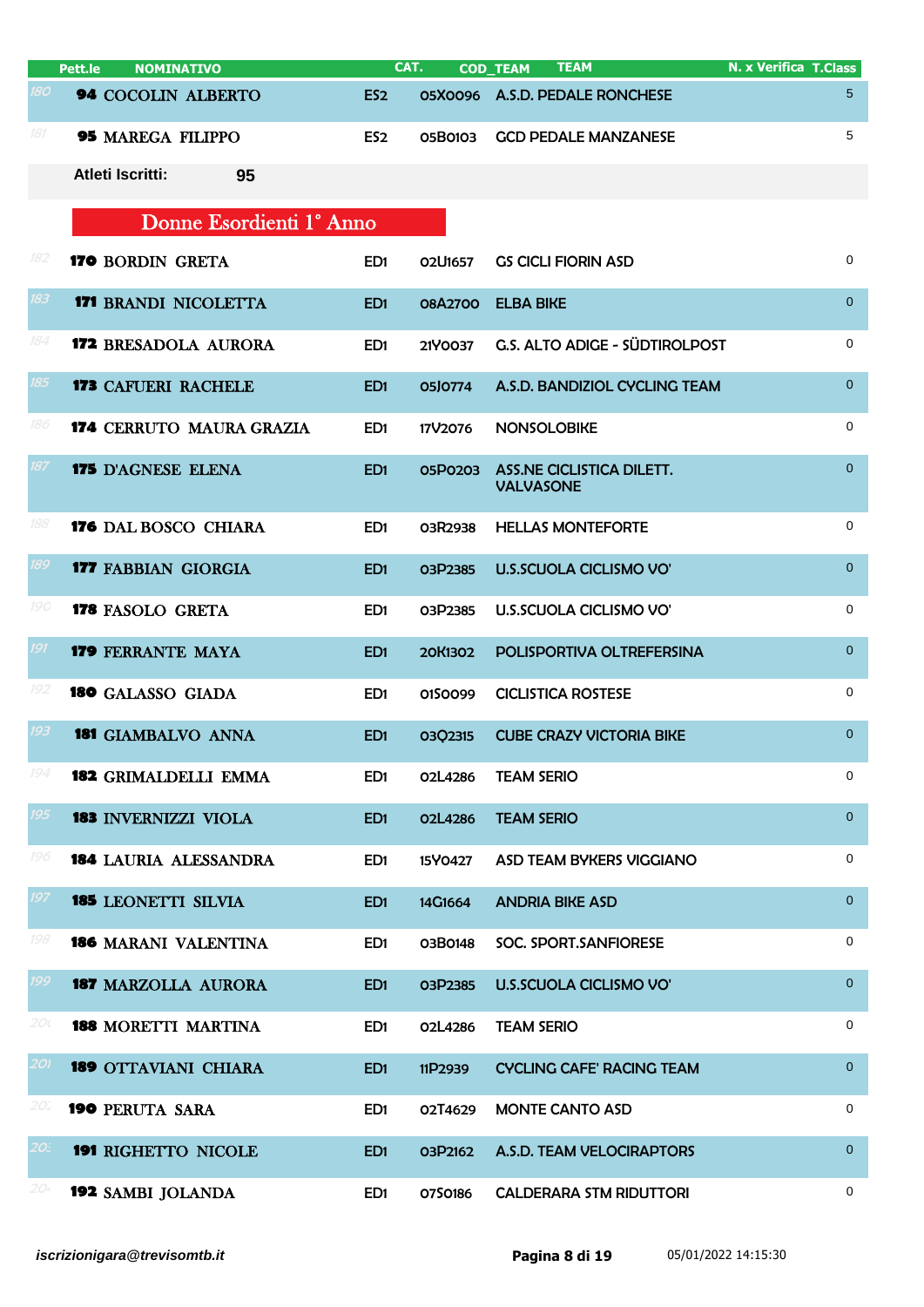|                 | <b>NOMINATIVO</b><br>Pett.le         |                 | CAT.           | <b>TEAM</b><br><b>COD_TEAM</b>                | <b>N. x Verifica T.Class</b> |
|-----------------|--------------------------------------|-----------------|----------------|-----------------------------------------------|------------------------------|
| 20L             | <b>193 SAVORGNANO AMBRA</b>          | ED <sub>1</sub> |                | 05Q0070 LIBERTAS CERESETTO                    | 0                            |
| 2Οι             | <b>194 SCOTTI FRANCESCA</b>          | ED <sub>1</sub> | 05H0098        | S.C.D. PEDALE SANVITESE                       | 0                            |
| 20'i            | <b>195 SIGNORELLI MARIACHIARA</b>    | ED1             | 02A2925        | <b>CARBONHUBO CMQ</b>                         | $\overline{0}$               |
| 20l             | 196 VANUZZO ASIA                     | ED <sub>1</sub> | 07N1350        | <b>BICIFESTIVAL</b>                           | 0                            |
| 20!             | 197 VISINTIN EMMA                    | ED <sub>1</sub> | 05P0203        | ASS.NE CICLISTICA DILETT.<br><b>VALVASONE</b> | $\overline{0}$               |
| 210             | 198 ZIPOLI ELISA                     | ED <sub>1</sub> | 02L4286        | <b>TEAM SERIO</b>                             | 0                            |
|                 | Atleti Iscritti:<br>29               |                 |                |                                               |                              |
|                 | Donne Esordienti 2 <sup>°</sup> Anno |                 |                |                                               |                              |
| 211             | <b>130 PELLIZOTTI GIORGIA</b>        | ED <sub>2</sub> | 03Y0296        | G.S. MOSOLE                                   | 905                          |
| 212             | <b>131 BIANCHI ELISA</b>             | ED <sub>2</sub> | 02N3999        | <b>TEAM PITON</b>                             | 835                          |
| 213             | <b>132 SCALORBI EMMA</b>             | ED <sub>2</sub> | 0750186        | <b>CALDERARA STM RIDUTTORI</b>                | 678                          |
| 214             | <b>133 AZZETTI NICOLE</b>            | ED <sub>2</sub> | 02N3999        | <b>TEAM PITON</b>                             | 659                          |
| 215             | <b>134 BRAVI VALENTINA</b>           | ED <sub>2</sub> | 07A0007        | <b>GS MASERATI CADEO CARPANETO</b>            | 658                          |
| 216             | <b>135 RICCIO SARA</b>               | ED <sub>2</sub> | 0750186        | <b>CALDERARA STM RIDUTTORI</b>                | 592                          |
| 217             | <b>136 D'INCECCO MARTA</b>           | ED <sub>2</sub> | 12W0838        | <b>AMICI DELLA BICI JUNIOR</b>                | 553                          |
| 218             | <b>137 MURRO CAMILLA</b>             | ED <sub>2</sub> | <b>05L0752</b> | <b>ASD DP66 GIANT SMP</b>                     | 480                          |
| 219             | <b>138 MITAN JULIA MAGDALENA</b>     | ED <sub>2</sub> | 05L0752        | ASD DP66 GIANT SMP                            | 458                          |
| 22 <sub>C</sub> | <b>139 PIARULLI MIRELLA</b>          | ED <sub>2</sub> | 14G1664        | <b>ANDRIA BIKE ASD</b>                        | 369                          |
| 221             | 140 LONGO ELISA                      | ED <sub>2</sub> | O2L4286        | <b>TEAM SERIO</b>                             | 349                          |
| 222             | 141 VANUZZO EMMA                     | ED <sub>2</sub> | 07N1350        | <b>BICIFESTIVAL</b>                           | 343                          |
| 223             | <b>142 CALLIGARIS ANNARITA</b>       | ED <sub>2</sub> | 05L0752        | <b>ASD DP66 GIANT SMP</b>                     | 339                          |
| 224             | <b>143 PETRIS CARLOTTA</b>           | ED <sub>2</sub> | <b>05L0752</b> | <b>ASD DP66 GIANT SMP</b>                     | 336                          |
| 225             | 144 ACUTI MARIA                      | ED <sub>2</sub> | 02Q4386        | SPORTEVEN CYCLING GROUP                       | 319                          |
| $22\epsilon$    | <b>145 BOMBARDIERI MARIA</b>         | ED <sub>2</sub> | O2C2113        | MELAVI' TIRANO BIKE A.S.D.                    | 259                          |
| 227             | 146 CONCARI AMARANTA                 | ED <sub>2</sub> | 07D1752        | TEAM LA VERDE A.S.D.                          | 238                          |
| 228             | <b>147 LIPPARINI MATILDE</b>         | ED <sub>2</sub> | 11K3383        | <b>CASTELLI ROMANI CYCLING</b>                | 217                          |
| 22s             | <b>148 MAISTO MATILDE</b>            | ED <sub>2</sub> | 02K4397        | <b>BONFANTI RACING TEAM</b>                   | 211                          |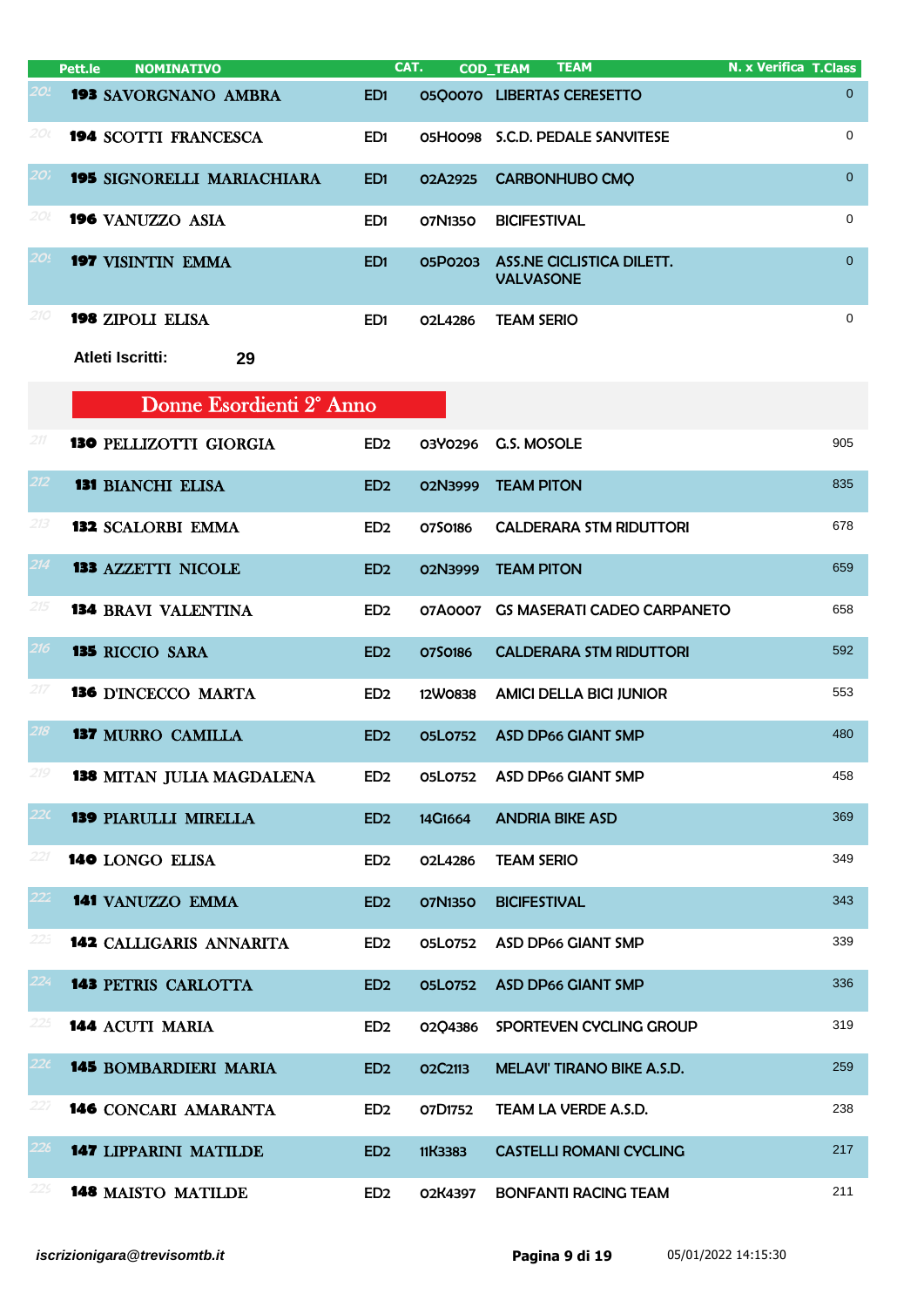|       | <b>NOMINATIVO</b><br>Pett.le                   |                 | CAT.                             | <b>TEAM</b><br><b>COD_TEAM</b>     | <b>N. x Verifica T.Class</b> |
|-------|------------------------------------------------|-----------------|----------------------------------|------------------------------------|------------------------------|
| 23C - | <b>149 CORRADETTI ELISA</b>                    | ED <sub>2</sub> | 09E1026                          | <b>ZHIRAF MARCHE A.S.D.</b>        | 204                          |
| 231   | <b>150 FASSON ELISABETTA</b>                   | ED <sub>2</sub> | 02L4286                          | <b>TEAM SERIO</b>                  | 198                          |
| 232   | <b>151 GHIRELLO SARA</b>                       | ED <sub>2</sub> | 0151310                          | <b>TEAM CICLOTECA</b>              | 176                          |
| 233   | <b>152 DI MEO SARA</b>                         | ED <sub>2</sub> | 11K2871                          | ASD MENTANA CICLISMO               | 168                          |
| 234   | <b>153 FRISON AURORA</b>                       | ED <sub>2</sub> | O3P2385                          | <b>U.S.SCUOLA CICLISMO VO'</b>     | 163                          |
| 235   | <b>154 FERRO ELISA</b>                         | ED <sub>2</sub> | 21Y0037                          | G.S. ALTO ADIGE - SÜDTIROLPOST     | 160                          |
| 236   | <b>155 BENUZZI LAURA ANNA</b>                  | ED <sub>2</sub> | 20K1302                          | POLISPORTIVA OLTREFERSINA          | 155                          |
| 237   | <b>156 NEGRINI MARTINA</b>                     | ED <sub>2</sub> | O7P1921                          | A FAVORE DEL CICLISMO A.S.D.       | 148                          |
| 238   | <b>157 CASAGRANDE ARIANNA</b>                  | ED <sub>2</sub> | 03Q2315                          | <b>CUBE CRAZY VICTORIA BIKE</b>    | 144                          |
| 239   | <b>158 SALMASI LUDOVICA</b>                    | ED <sub>2</sub> | 03X2201                          | <b>BIKE CLUB 2000</b>              | 132                          |
| 240   | <b>159 MONTAGNESE CATERINA</b>                 | ED <sub>2</sub> |                                  | 05Q0070 LIBERTAS CERESETTO         | 110                          |
| 241   | <b>160 SOAVE ALESSANDRA</b>                    | ED <sub>2</sub> | 11M3063                          | FUN BIKE A.S.D.                    | 93                           |
| 242   | <b>161 CANARGIU MARTINA</b>                    | ED <sub>2</sub> | 18X0555                          | <b>TECHNO BIKE</b>                 | 63                           |
| 243   | <b>162 BERTINO SARA</b>                        | ED <sub>2</sub> | 0151310                          | <b>TEAM CICLOTECA</b>              | 61                           |
| 244   | <b>163 CASTELLUCCI ALMA</b>                    | ED <sub>2</sub> | O <sub>2</sub> P <sub>3489</sub> | S.C. TRIANGOLO LARIANO A.S.D.      | 53                           |
| 245   | <b>164 RULLO MARTINA</b>                       | ED <sub>2</sub> | 18X0555                          | <b>TECHNO BIKE</b>                 | 52                           |
|       | <b>165 FRANCESCHINI GIULIA</b>                 | ED <sub>2</sub> |                                  | 07G0046 S.S. STELLA ALPINA RENAZZO | 38                           |
|       | <b>Atleti Iscritti:</b><br>36                  |                 |                                  |                                    |                              |
|       | Allievi 1 anno                                 |                 |                                  |                                    |                              |
| 247   | <b>1 DA RIOS RICCARDO</b>                      | AL1             | 03B0148                          | SOC. SPORT.SANFIORESE              | 1062                         |
| 248   | <b>2 PROIETTI GAGLIARDONI</b><br><b>MATTIA</b> | AL1             | <b>10N0762</b>                   | ASD U.C.FOLIGNO                    | 902                          |

| 24 <sup>5</sup> | <b>3 FABBRO ETTORE</b>              | AL1             | 05P0706                          | <b>JAM'S BIKE TEAM BUJA</b>       | 884 |
|-----------------|-------------------------------------|-----------------|----------------------------------|-----------------------------------|-----|
| 25 <sub>c</sub> | <b>4 PAVI DEGL'INNOCENTI GIULIO</b> | AL <sub>1</sub> | O8L3139                          | <b>MICHELE BARTOLI ACADEMY</b>    | 640 |
| 251             | <b>5 AGOSTINACCHIO MATTIA</b>       | AL1             | 22X1862                          | <b>XCO PROJECT</b>                | 563 |
| $252^{\circ}$   | <b>6 BARUZZI FRANCESCO</b>          | AL <sub>1</sub> | 02N3999                          | <b>TEAM PITON</b>                 | 558 |
| 253             | <b>7 BRAFA FEDERICO ROSARIO</b>     | AL1             | O <sub>2</sub> C <sub>2113</sub> | <b>MELAVI' TIRANO BIKE A.S.D.</b> | 527 |
| 254             | <b>8 DEL CUCINA RICCARDO</b>        | AL <sub>1</sub> | <b>O8GO238</b>                   | AC F. BESSI CALENZANO             | 526 |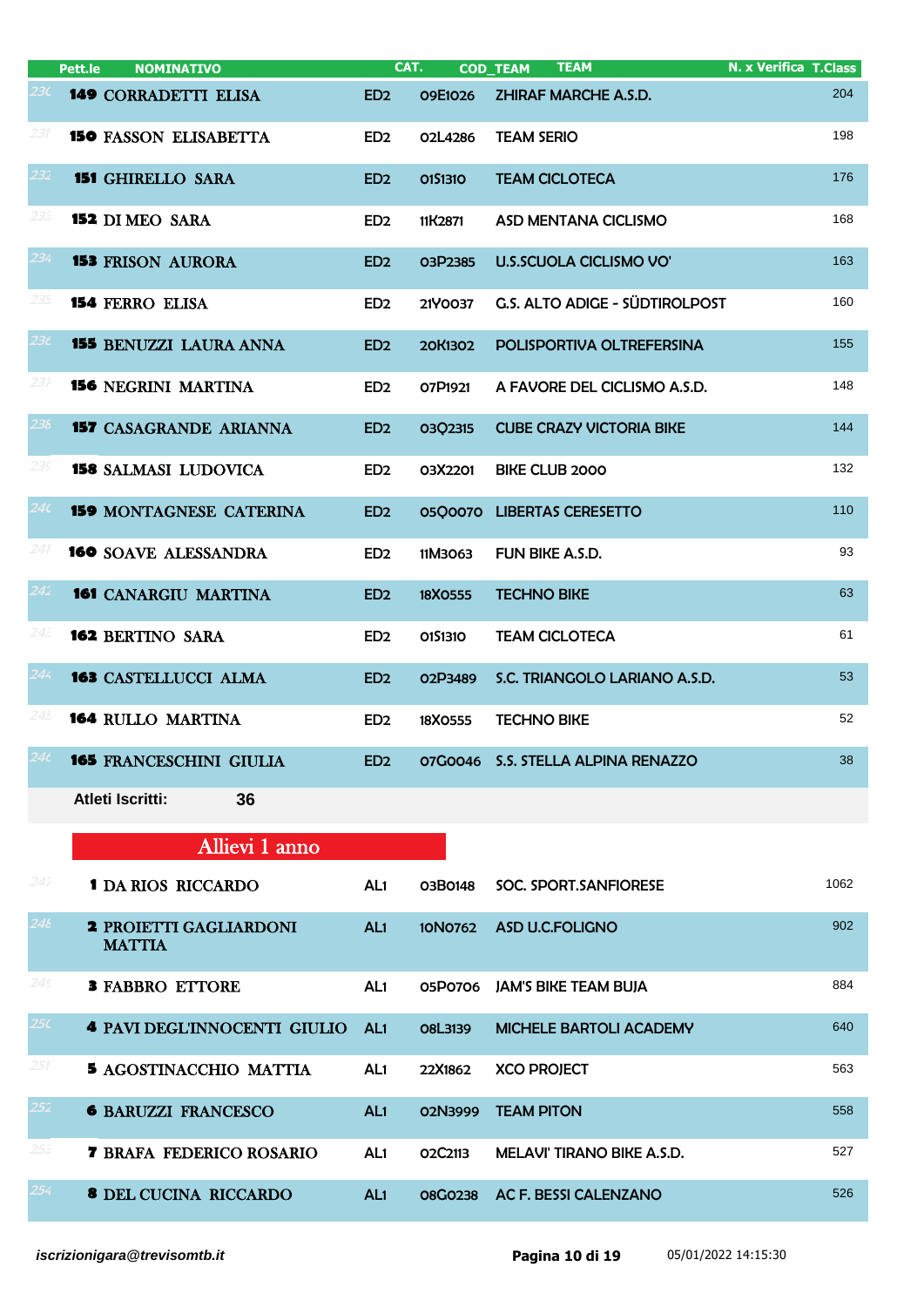|                 | Pett.le<br><b>NOMINATIVO</b>  |                 | CAT.           | <b>TEAM</b><br><b>COD_TEAM</b>    | <b>N. x Verifica T.Class</b> |
|-----------------|-------------------------------|-----------------|----------------|-----------------------------------|------------------------------|
| 255             | <b>9 FRATTI ALEX</b>          | AL <sub>1</sub> | O8L3139        | MICHELE BARTOLI ACADEMY           | 523                          |
| 25 <sub>t</sub> | <b>10 VACCHER LUCA</b>        | AL <sub>1</sub> | 03Y0296        | <b>G.S. MOSOLE</b>                | 522                          |
| 257             | <b>11 LONGONI DANIELE</b>     | AL <sub>1</sub> | O2U1657        | <b>GS CICLI FIORIN ASD</b>        | 511                          |
| 258             | <b>12 SERANGELI GIACOMO</b>   | AL <sub>1</sub> | <b>12W0838</b> | <b>AMICI DELLA BICI JUNIOR</b>    | 495                          |
| 259             | <b>13 FERRUZZI EMANUELE</b>   | AL <sub>1</sub> | O8L3139        | <b>MICHELE BARTOLI ACADEMY</b>    | 470                          |
| 26 <sub>c</sub> | <b>14 GRINI NICOLO'</b>       | AL <sub>1</sub> | 09T0410        | <b>BICI ADVENTURE TEAM A.S.D.</b> | 437                          |
| 261             | <b>15 BARTOLI DANILO</b>      | AL <sub>1</sub> | O8L3139        | MICHELE BARTOLI ACADEMY           | 436                          |
| $262^{\circ}$   | <b>16 BALLATORE FEDERICO</b>  | AL <sub>1</sub> | 05B0103        | <b>GCD PEDALE MANZANESE</b>       | 388                          |
| 265             | <b>17 SANARINI MATTEO</b>     | AL <sub>1</sub> | 03P2385        | <b>U.S.SCUOLA CICLISMO VO'</b>    | 370                          |
| 264             | <b>18 MASSAI FRANCESCO</b>    | AL <sub>1</sub> | 11E3379        | <b>TEAM BIKE TERENZI</b>          | 364                          |
| 265             | <b>19 COLOMBO RICCARDO</b>    | AL <sub>1</sub> |                | 02W0046 U.S.LEGNANESE             | 332                          |
| 26 <sub>t</sub> | <b>20 SCALZOTTO MARCO</b>     | AL <sub>1</sub> | 03R2938        | <b>HELLAS MONTEFORTE</b>          | 329                          |
| 267             | 21 CORNACCHINI FRANCESCO      | AL <sub>1</sub> | 10N0275        | U.C. CITTA' DI CASTELLO A.S.D.    | 303                          |
| 266             | 22 PASCARELLA MICHELE         | AL <sub>1</sub> | 13/2107        | <b>TEAM CESARO ASD</b>            | 292                          |
| 265             | <b>23 ARGENTON TOMMASO</b>    | AL <sub>1</sub> | 05P0602        | <b>BANNIA ASS.SPORT.DILETT.</b>   | 277                          |
| 27C             | <b>24 CARLI TOMMASO</b>       | AL <sub>1</sub> | O3R2316        | SPORTIVI DEL PONTE                | 269                          |
| 271             | 25 FIOR FEDERICO              | AL1             | 05P0706        | <b>JAM'S BIKE TEAM BUJA</b>       | 238                          |
| 272             | <b>26 MORO MARCO MARIA</b>    | AL1             | 0250188        | <b>S.C. ROMANESE ASD</b>          | 230                          |
| 273             | 27 CAPPELLI MILO              | AL <sub>1</sub> | <b>08C0150</b> | <b>GS OLIMPIA VALDARNESE</b>      | 222                          |
| 274             | <b>28 DUREGON PIETRO</b>      | AL1             | O3H3186        | <b>TEAM RUDY PROJECT</b>          | 213                          |
| 275             | <b>29 ZILIATI ENRICO</b>      | AL1             | 03Q2929        | G. C. MONTEGRAPPA A.S.D.          | 212                          |
| 276             | <b>30 GRANZOTTO SIMONE</b>    | AL1             | 05B0103        | <b>GCD PEDALE MANZANESE</b>       | 201                          |
| 277             | 31 CUNEO STEFANO              | AL <sub>1</sub> | 01U2048        | <b>LA BICICLETTERIA</b>           | 196                          |
| 276             | <b>32 GALASSO CRISTIAN</b>    | AL1             | 01C2379        | <b>DOTTA BIKE RACING TEAM</b>     | 192                          |
| 275             | <b>33 BATTISACCO PATRIZIO</b> | AL <sub>1</sub> | 05B0103        | <b>GCD PEDALE MANZANESE</b>       | 172                          |
| 28C             | 34 INGRAMI ALESSANDRO         | AL1             | 07A0626        | A.C. SERRAMAZZONI                 | 170                          |
| 281             | 35 DECIANO MATTIA             | AL <sub>1</sub> | 11E3379        | <b>TEAM BIKE TERENZI</b>          | 161                          |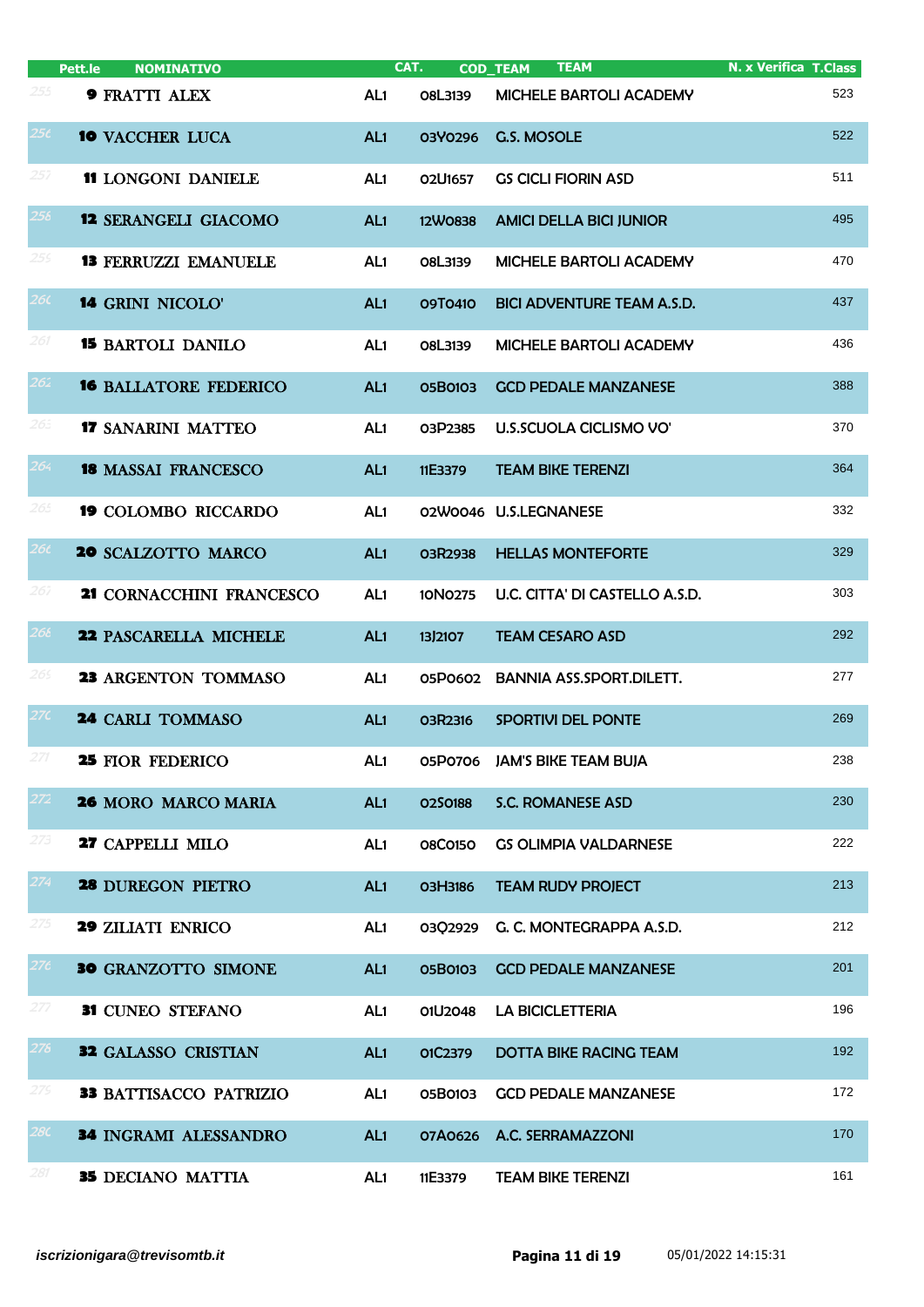|                 | <b>NOMINATIVO</b><br>Pett.le     |                 | CAT.           | <b>TEAM</b><br><b>COD_TEAM</b>               | <b>N. x Verifica T.Class</b> |
|-----------------|----------------------------------|-----------------|----------------|----------------------------------------------|------------------------------|
| 282             | <b>36 BARRA CRISTIAN</b>         | AL <sub>1</sub> | <b>O8L3139</b> | MICHELE BARTOLI ACADEMY                      | 160                          |
| 285             | 37 MONTI TIZIANO                 | AL <sub>1</sub> | 11E3379        | <b>TEAM BIKE TERENZI</b>                     | 160                          |
| 284             | <b>38 CERASI FILIPPO</b>         | AL <sub>1</sub> | 12W0838        | <b>AMICI DELLA BICI JUNIOR</b>               | 154                          |
| 285             | <b>39 MENGARELLI MATTEO</b>      | AL <sub>1</sub> | 06V0423        | <b>UCLA1991</b>                              | 147                          |
| 28 <sub>c</sub> | <b>40 BRANCALEON LUCA</b>        | AL <sub>1</sub> | 02R3990        | <b>JU GREEN A.S.D. GORLA MINORE</b>          | 136                          |
| 287             | <b>41 DE RIENZO IGOR</b>         | AL <sub>1</sub> | 01U2048        | <b>LA BICICLETTERIA</b>                      | 135                          |
| 288             | <b>42 PERNIGOTTI PIETRO</b>      | AL <sub>1</sub> | 01U2048        | <b>LA BICICLETTERIA</b>                      | 132                          |
| 289             | <b>43 MODESTI FILIPPO</b>        | AL1             | 09T0410        | <b>BICI ADVENTURE TEAM A.S.D.</b>            | 126                          |
| 29 <sub>C</sub> | <b>44 VENTURINI MANUEL</b>       | AL <sub>1</sub> | 02N3999        | <b>TEAM PITON</b>                            | 122                          |
| 291             | <b>45 AFFRICANI MICHELE</b>      | AL <sub>1</sub> | 09T0410        | <b>BICI ADVENTURE TEAM A.S.D.</b>            | 122                          |
| 292             | <b>46 COPPOLA LUIGI PIO</b>      | AL <sub>1</sub> | 13/2107        | <b>TEAM CESARO ASD</b>                       | 121                          |
| 293             | <b>47 CAO PIETRO</b>             | AL <sub>1</sub> | 03U2718        | <b>TEAM BOSCO DI ORSAGO</b>                  | 110                          |
| 294             | <b>48 RONZONI DANIELE ANGELO</b> | AL <sub>1</sub> | 08A0344        | <b>GS BORGONUOVO</b>                         | 103                          |
| 295             | <b>49 MEAZZINI TOMMASO</b>       | AL <sub>1</sub> | 10N0275        | U.C. CITTA' DI CASTELLO A.S.D.               | 101                          |
| 296             | <b>50 CRESPI GABRIELE</b>        | AL <sub>1</sub> |                | 02W0046 U.S.LEGNANESE                        | 98                           |
| 297             | <b>51 CERVINI TOMMASO</b>        | AL <sub>1</sub> |                | 08A2700 ELBA BIKE                            | 87                           |
| 296             | <b>52 FRIGERIO DAVIDE</b>        | AL1             | 02P3489        | S.C. TRIANGOLO LARIANO A.S.D.                | 86                           |
| 295             | <b>53 LAMPASONA FILIPPO</b>      | AL <sub>1</sub> | 17W2199        | <b>GS PALERMO</b>                            | 81                           |
| 30(             | <b>54 AMATO FLAVIO</b>           | AL <sub>1</sub> | 11E3379        | <b>TEAM BIKE TERENZI</b>                     | 76                           |
| 301             | <b>55 PIGHIN CHRISTIAN</b>       | AL <sub>1</sub> | 05P0602        | <b>BANNIA ASS.SPORT.DILETT.</b>              | 76                           |
| 301             | <b>56</b> SCHIAVO LEONARDO       | AL <sub>1</sub> | <b>03Z0110</b> | SCUOLACICL.PIOVENE R.RAMPON                  | 67                           |
| 30:             | <b>57 HAEUSL JONAS</b>           | AL1             | 21H0104        | A.B.C. EGNA NEUMARKT                         | 56                           |
| 304             | <b>58 MESSINA GIUSEPPE</b>       | AL <sub>1</sub> | 17Z2056        | <b>G.S.D. PEDALE IBLEO RAGUSA</b>            | 55                           |
| 30.             | <b>59 GALLI RICCARDO</b>         | AL <sub>1</sub> | 0250188        | S.C. ROMANESE ASD                            | 44                           |
| 30 <sub>l</sub> | <b>60 D'ARSIE' LEONARDO</b>      | AL <sub>1</sub> | 03Q2315        | <b>CUBE CRAZY VICTORIA BIKE</b>              | 39                           |
| 30 i            | <b>61 SIMONETTO MICHELE</b>      | AL1             | 0252343        | <b>TRINX FACTORY TEAM</b>                    | 38                           |
| 30t             | <b>62 DE VINCENZO LUIGI</b>      | AL <sub>1</sub> | 1451418        | POL.VA DILETT. "GAETANO<br><b>CAVALLARO"</b> | 37                           |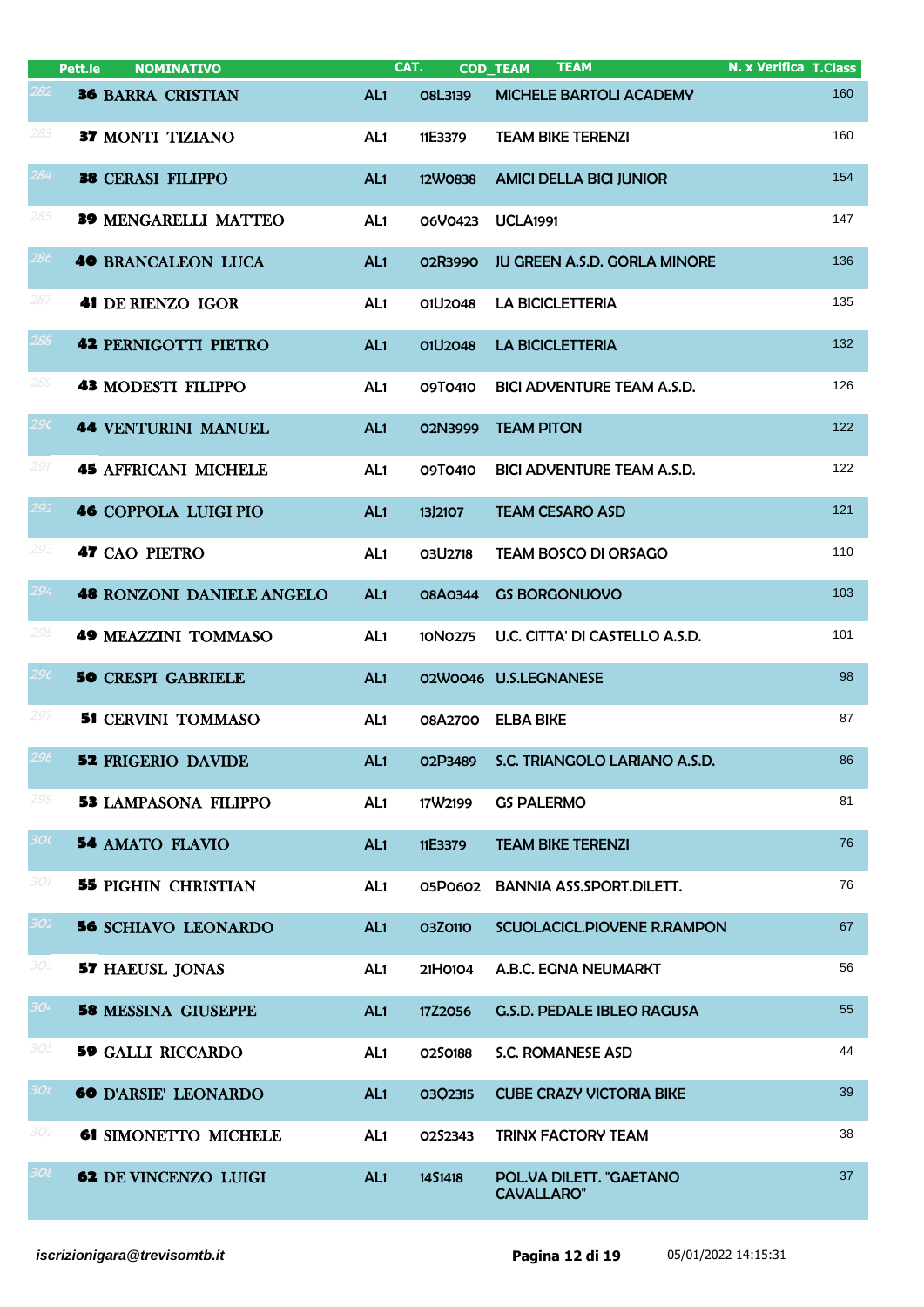|                 | <b>NOMINATIVO</b><br>Pett.le   |                 | CAT.           | <b>TEAM</b><br><b>COD_TEAM</b>                        | <b>N. x Verifica T.Class</b> |
|-----------------|--------------------------------|-----------------|----------------|-------------------------------------------------------|------------------------------|
| 30!             | <b>63 DELLA MARTA MANUEL</b>   | AL <sub>1</sub> | 02C2113        | MELAVI' TIRANO BIKE A.S.D.                            | 36                           |
| 310             | <b>64 DESSÌ STEFANO</b>        | AL <sub>1</sub> | <b>18G0070</b> | <b>VELOCLUB SARROCH</b>                               | 35                           |
| 311             | <b>65 MAROCCHI FILIPPO</b>     | AL <sub>1</sub> | 02Q4386        | SPORTEVEN CYCLING GROUP                               | 34                           |
| 312             | <b>66 COLLEDANI MIRCO</b>      | AL <sub>1</sub> | <b>05F0590</b> | <b>ACIDO LATTICO TEAM</b>                             | 33                           |
| 313             | <b>67 MENOSSI EMANUELE</b>     | AL <sub>1</sub> | 05B0103        | <b>GCD PEDALE MANZANESE</b>                           | 31                           |
| 314             | <b>68 GRIFONE MARIO</b>        | AL <sub>1</sub> | 12C0301        | A.S.D. PEDALE TEATE                                   | 31                           |
| 315             | <b>69 SATTA SIMONE</b>         | AL <sub>1</sub> | 18K0092        | G. S. PED. SINISCOLESE                                | 30                           |
| 316             | <b>70 CASALINO CHRISTOPHER</b> | AL <sub>1</sub> |                | 02W0046 U.S.LEGNANESE                                 | 28                           |
| 317             | <b>71 MARAZZI FILIPPO</b>      | AL <sub>1</sub> | 02L4286        | <b>TEAM SERIO</b>                                     | 26                           |
| 318             | <b>72 MEREU FRANCESCO</b>      | AL <sub>1</sub> | <b>18G0070</b> | <b>VELOCLUB SARROCH</b>                               | 26                           |
| 319             | <b>73 PALA ANDREA</b>          | AL <sub>1</sub> | 18X0555        | <b>TECHNO BIKE</b>                                    | 21                           |
| 32 <sub>C</sub> | <b>74 BORTOLAMI JULIAN</b>     | AL <sub>1</sub> | 02V3776        | <b>GB JUNIOR TEAM</b>                                 | 19                           |
| 321             | <b>75 RODER CRISTIAN</b>       | AL <sub>1</sub> | 03U2718        | <b>TEAM BOSCO DI ORSAGO</b>                           | 18                           |
| 322             | 76 COLAONE MICHELE             | AL <sub>1</sub> | 21H0104        | A.B.C. EGNA NEUMARKT                                  | 16                           |
| 323             | 77 DALLA CIA LORENZO           | AL <sub>1</sub> | O3U2718        | <b>TEAM BOSCO DI ORSAGO</b>                           | 15                           |
| 324             | 78 GJINI ENEA                  | AL <sub>1</sub> | 03C0245        | <b>INDUSTRIAL FORNITURE MORO-</b><br><b>TRECIEFFE</b> | 14                           |
| 325             | 79 LUNARDI MATTIA              | AL1             | 22X1862        | <b>XCO PROJECT</b>                                    | 14                           |
| 32 <sub>t</sub> | <b>80 GALBUSERA PIETRO</b>     | AL1             | O2P3489        | S.C. TRIANGOLO LARIANO A.S.D.                         | 14                           |
| 327             | 81 PERUCH GIOVANNI             | AL1             | 03Q2315        | <b>CUBE CRAZY VICTORIA BIKE</b>                       | 12 <sup>2</sup>              |
| 328             | 82 PAOLI YANNIC                | AL <sub>1</sub> | 21Y0037        | G.S. ALTO ADIGE - SÜDTIROLPOST                        | 12 <sub>2</sub>              |
| 325             | <b>83 MAGGIONI DENNIS</b>      | AL1             | O2U1657        | <b>GS CICLI FIORIN ASD</b>                            | 11                           |
| 33C             | 84 ROMANO ANDREA               | AL <sub>1</sub> | 11K2871        | ASD MENTANA CICLISMO                                  | 11                           |
| 331             | 85 DE POLO ANTONIO             | AL1             | 03Q2315        | <b>CUBE CRAZY VICTORIA BIKE</b>                       | 10                           |
| 332             | 86 DALLE CRODE LORENZO         | AL <sub>1</sub> | 05P0049        | A.S.D SACILESE                                        | 10 <sup>1</sup>              |
| 335             | 87 DORIGO VIANI RICCARDO       | AL <sub>1</sub> |                | 05P0602 BANNIA ASS.SPORT.DILETT.                      | 10 <sup>°</sup>              |
|                 | Atleti Iscritti:<br>87         |                 |                |                                                       |                              |

Allievi 2 Anno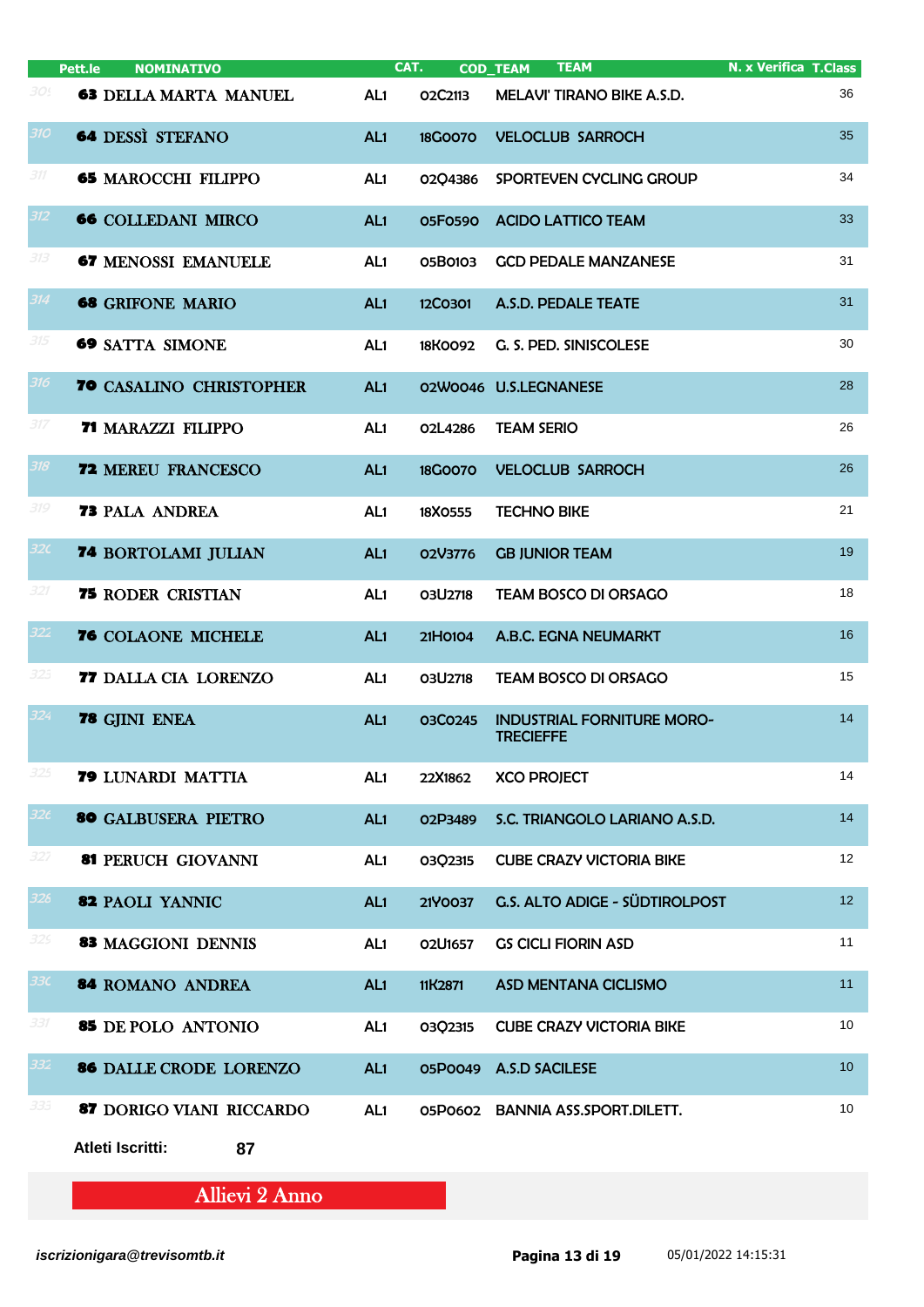|                 | Pett.le<br><b>NOMINATIVO</b>  | CAT.            |                                  | <b>TEAM</b><br><b>COD_TEAM</b>                | <b>N. x Verifica T. Class</b> |
|-----------------|-------------------------------|-----------------|----------------------------------|-----------------------------------------------|-------------------------------|
| 334             | <b>1 TRAVELLA NICHOLAS</b>    | AL <sub>2</sub> | O2L4614                          | <b>GUERCIOTTI DEVELOPMENT</b>                 | 943                           |
| 335             | <b>2 VIEZZI STEFANO</b>       | AL <sub>2</sub> | 05L0752                          | <b>ASD DP66 GIANT SMP</b>                     | 890                           |
| 33 c            | <b>3 DE LONGHI LORENZO</b>    | AL <sub>2</sub> | 03B0148                          | SOC. SPORT.SANFIORESE                         | 765                           |
| 337             | <b>4 FANTINI CHRISTIAN</b>    | AL <sub>2</sub> | O2R4164                          | KTM ALCHEMIST POWERED BRENTA<br><b>BRAKES</b> | 747                           |
| 338             | <b>5 STENICO MATTIA</b>       | AL <sub>2</sub> | 03X0224                          | ASD GS SORGENTE PRADIPOZZO                    | 699                           |
| 339             | <b>6 BONAFINI EDOARDO</b>     | AL <sub>2</sub> | <b>08G0238</b>                   | AC F. BESSI CALENZANO                         | 626                           |
| 340             | <b>7 BOSIO TOMMASO</b>        | AL <sub>2</sub> | 01J2233                          | <b>G.S. CICLI FIORIN CYCLING TEAM ASD</b>     | 615                           |
| 341             | <b>8 GHIARONI GIACOMO</b>     | AL <sub>2</sub> | 07A0626                          | A.C. SERRAMAZZONI                             | 587                           |
| 342             | <b>9 BERTINI FRANCESCO</b>    | AL <sub>2</sub> | <b>08C0150</b>                   | <b>GS OLIMPIA VALDARNESE</b>                  | 557                           |
| 34 <sup>3</sup> | <b>10 PAVANELLO JACOPO</b>    | AL <sub>2</sub> | 03Y0296                          | G.S. MOSOLE                                   | 553                           |
| 344             | <b>11 MASSARO SIMONE</b>      | AL <sub>2</sub> | 14G1664                          | <b>ANDRIA BIKE ASD</b>                        | 464                           |
| 345             | <b>12 MONTAGNER ANDREA</b>    | AL <sub>2</sub> | 05L0752                          | <b>ASD DP66 GIANT SMP</b>                     | 430                           |
| 34с             | <b>13 SACCHET STEFANO</b>     | AL <sub>2</sub> | 03X0224                          | ASD GS SORGENTE PRADIPOZZO                    | 427                           |
| 347             | <b>14 FREGATA LUCA</b>        | AL <sub>2</sub> | 03R2316                          | <b>SPORTIVI DEL PONTE</b>                     | 417                           |
| 348             | <b>15 PIZZI NICOLO'</b>       | AL <sub>2</sub> | 12W1275                          | ASD MANIGA CYCLING TEAM                       | 410                           |
| 345             | <b>16 DELLA TORRE CARLO</b>   | AL <sub>2</sub> | O <sub>2</sub> C <sub>2113</sub> | <b>MELAVI' TIRANO BIKE A.S.D.</b>             | 377                           |
| 35C             | <b>17 PALUDGNACH ALESSIO</b>  | AL <sub>2</sub> | 05E0538                          | <b>TEAM GRANZON</b>                           | 372                           |
| 351             | <b>18 ENGELE FELIX</b>        | AL <sub>2</sub> | 21Z1107                          | <b>ASC KARDAUN-CARDANO</b>                    | 356                           |
| 352             | <b>19 MASCIARELLI STEFANO</b> | AL <sub>2</sub> | 12Z1262                          | <b>TEAM MASCIARELLI</b>                       | 349                           |
| 353             | <b>20 FORCARI ENRICO</b>      | AL <sub>2</sub> | O2C2113                          | MELAVI' TIRANO BIKE A.S.D.                    | 327                           |
| 354             | 21 D'ALESSANDRO NICOLO'       | AL <sub>2</sub> | 02N4384                          | TEAM VALLE OLONA A.S.D.                       | 301                           |
| 355             | 22 LAGUARDIA LUCA             | AL <sub>2</sub> | 15Y0427                          | <b>ASD TEAM BYKERS VIGGIANO</b>               | 273                           |
| 35 c            | 23 CARDILLO ELIO              | AL <sub>2</sub> | 11Q3157                          | <b>ASD TIRRENO BIKE</b>                       | 272                           |
| 357             | <b>24 PAGLIARINO FABIO</b>    | AL <sub>2</sub> | 01/2233                          | G.S. CICLI FIORIN CYCLING TEAM ASD            | 248                           |
| 358             | 25 NEMBRINI DIEGO             | AL <sub>2</sub> | 02Q1852                          | S. C. CENE A. S. D.                           | 245                           |
| 359             | 26 CORVI DANIELE              | AL <sub>2</sub> | O2C2113                          | MELAVI' TIRANO BIKE A.S.D.                    | 240                           |
| 36 C            | 27 SPANIO MATTEO              | AL <sub>2</sub> | <b>08G0238</b>                   | AC F. BESSI CALENZANO                         | 216                           |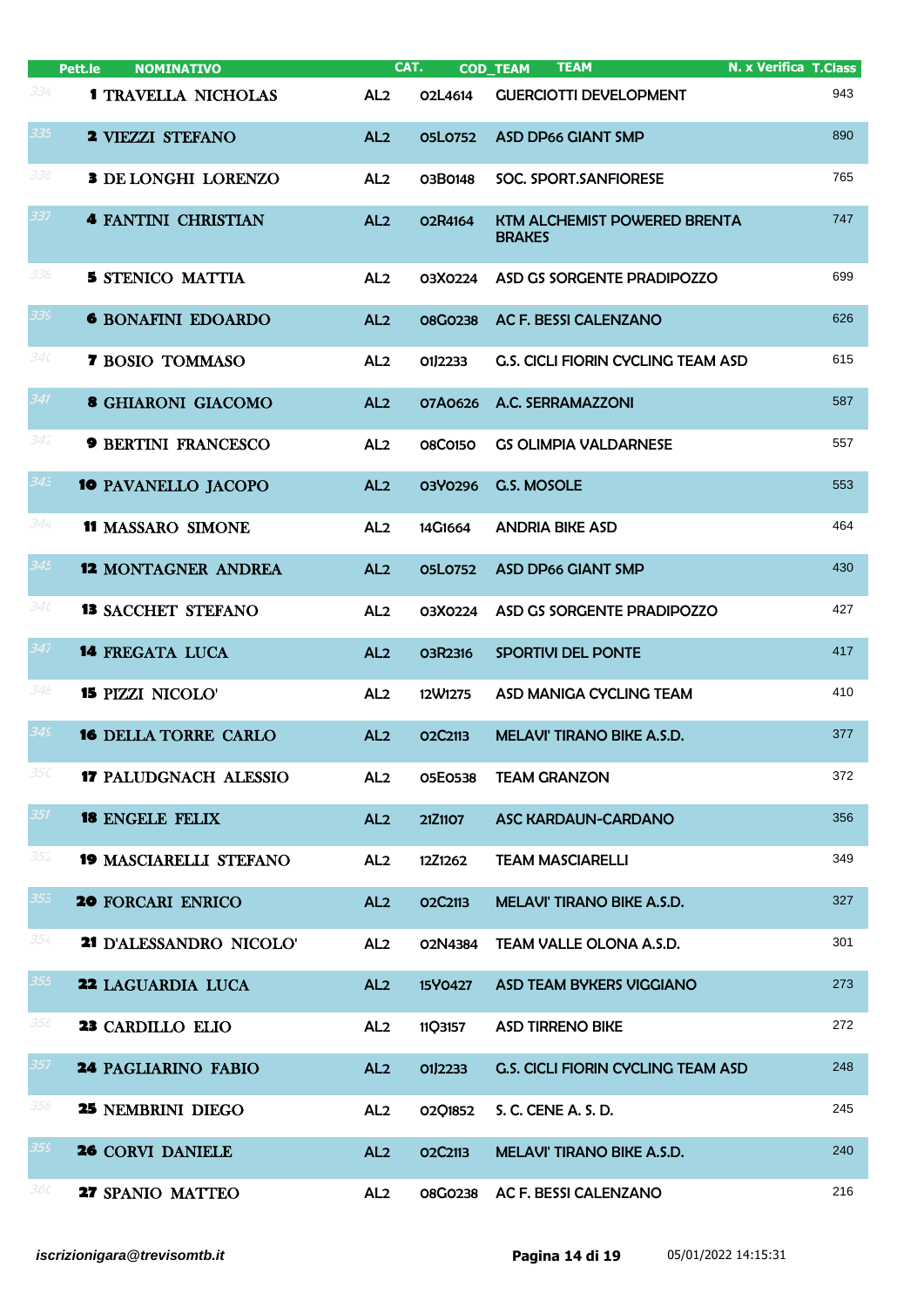|     | Pett.le<br><b>NOMINATIVO</b>  | CAT.            |                | <b>TEAM</b><br><b>COD_TEAM</b>               | <b>N. x Verifica T.Class</b> |
|-----|-------------------------------|-----------------|----------------|----------------------------------------------|------------------------------|
| 361 | <b>28 NANNINI ANDREA</b>      | AL <sub>2</sub> | <b>08G0238</b> | <b>AC F. BESSI CALENZANO</b>                 | 214                          |
| 362 | <b>29 CATELLI DANIEL</b>      | AL <sub>2</sub> | 01C2379        | <b>DOTTA BIKE RACING TEAM</b>                | 209                          |
| 365 | <b>30 GIGLI GIORDANO</b>      | AL <sub>2</sub> | 11E3379        | <b>TEAM BIKE TERENZI</b>                     | 178                          |
| 364 | 31 GROTTA DOMENICO            | AL <sub>2</sub> | 1451418        | POL.VA DILETT. "GAETANO<br><b>CAVALLARO"</b> | 167                          |
| 365 | <b>32 FERRARO SANTIAGO</b>    | AL <sub>2</sub> | 11Z3109        | <b>A.S. ROMA CORATTI</b>                     | 165                          |
| 36c | <b>33 ARICI RICCARDO</b>      | AL <sub>2</sub> | 05P0706        | <b>JAM'S BIKE TEAM BUJA</b>                  | 165                          |
| 367 | <b>34 RINALDI MATTEO</b>      | AL <sub>2</sub> | O7P1921        | A FAVORE DEL CICLISMO A.S.D.                 | 157                          |
| 368 | <b>35 BRAMATI MARCO</b>       | AL <sub>2</sub> | O2S2343        | <b>TRINX FACTORY TEAM</b>                    | 154                          |
| 369 | <b>36 MARINO MARIO ANDREA</b> | AL <sub>2</sub> | 1451418        | POL.VA DILETT. "GAETANO<br><b>CAVALLARO"</b> | 153                          |
| 37C | <b>37 LAURIA CARMINE</b>      | AL <sub>2</sub> | 15Y0427        | ASD TEAM BYKERS VIGGIANO                     | 145                          |
| 371 | <b>38 MARIUCCI LUCA</b>       | AL <sub>2</sub> | <b>10N0275</b> | U.C. CITTA' DI CASTELLO A.S.D.               | 133                          |
| 372 | <b>39 DUBINI MORGAN</b>       | AL <sub>2</sub> | 09Y0801        | SUPERBIKE BRAVI PLATFORMS TEAM               | 128                          |
| 373 | <b>40 SPEZZANI LUCA</b>       | AL <sub>2</sub> | O7P1921        | A FAVORE DEL CICLISMO A.S.D.                 | 122                          |
| 374 | <b>41 SANFILIPPO CRISTIAN</b> | AL <sub>2</sub> | 01J2233        | <b>G.S. CICLI FIORIN CYCLING TEAM ASD</b>    | 122                          |
| 375 | <b>42 BATTAIN NICOLA</b>      | AL <sub>2</sub> | <b>03H0569</b> | A.S.D. G.S. FONZASO                          | 121                          |
| 376 | <b>43 MALISAN LUCA</b>        | AL <sub>2</sub> | 05B0103        | <b>GCD PEDALE MANZANESE</b>                  | 115                          |
| 377 | <b>44 D'URSO MANUEL</b>       | AL <sub>2</sub> | 01U2048        | <b>LA BICICLETTERIA</b>                      | 115                          |
| 378 | <b>45 FERRARIO GIOELE</b>     | AL <sub>2</sub> |                | 02W0046 U.S.LEGNANESE                        | 115                          |
| 379 | <b>46 PERUZZO GIULIO</b>      | AL <sub>2</sub> | O1U2371        | <b>LORIS BIKE PRO TEAM</b>                   | 115                          |
| 38C | <b>47 FONTANELLI EDOARDO</b>  | AL <sub>2</sub> | O7P1921        | A FAVORE DEL CICLISMO A.S.D.                 | 114                          |
| 381 | <b>48 LOPIANO DARIO</b>       | AL <sub>2</sub> | 17Z1830        | <b>TEAM RACE MOUNTAIN</b>                    | 103                          |
| 382 | <b>49 SAVIO EDOARDO</b>       | AL <sub>2</sub> | 01U2048        | <b>LA BICICLETTERIA</b>                      | 98                           |
| 385 | <b>50 DISTEFANO GIOVANNI</b>  | AL <sub>2</sub> | 17B1948        | A.S.D. BIKE & CO. RAGUSA                     | 98                           |
| 384 | <b>51 FACCHIN RENATO</b>      | AL <sub>2</sub> | 03R2316        | SPORTIVI DEL PONTE                           | 87                           |
| 385 | <b>52 VILLA GIACOMO</b>       | AL <sub>2</sub> | 02P3489        | S.C. TRIANGOLO LARIANO A.S.D.                | 86                           |
| 386 | <b>53 TINTONI PIETRO</b>      | AL <sub>2</sub> | 07H1859        | <b>EUROBIKE RICCIONE</b>                     | 85                           |
| 387 | <b>54 DROVANDI KEVIN</b>      | AL <sub>2</sub> | <b>08G0238</b> | AC F. BESSI CALENZANO                        | 85                           |
|     |                               |                 |                |                                              |                              |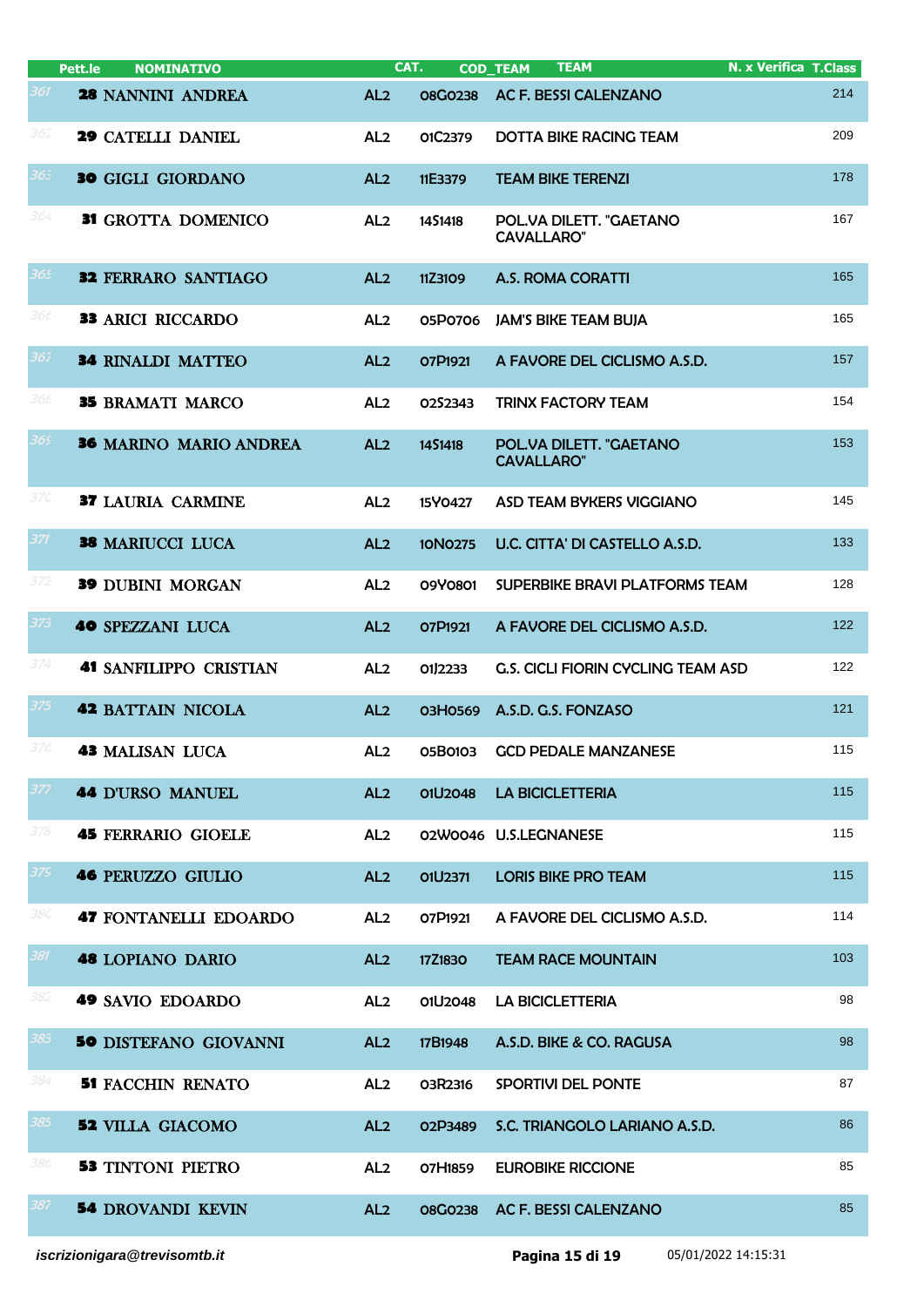|     | <b>NOMINATIVO</b><br>Pett.le                   |                 | CAT.           | <b>TEAM</b><br><b>COD_TEAM</b>                | N. x Verifica T.Class |
|-----|------------------------------------------------|-----------------|----------------|-----------------------------------------------|-----------------------|
| 388 | <b>55 MUTOLO MANUEL</b>                        | AL <sub>2</sub> | O7P1921        | A FAVORE DEL CICLISMO A.S.D.                  | 81                    |
| 389 | <b>56 FAZIO JOAN PEDRO</b>                     | AL <sub>2</sub> | 17Z1938        | <b>RACING TEAM AGRIGENTO</b>                  | 73                    |
| 390 | <b>57 CETTOLIN FILIPPO</b>                     | AL <sub>2</sub> | 03B0148        | SOC. SPORT.SANFIORESE                         | 69                    |
| 391 | <b>58 TULLIO MATTEO</b>                        | AL <sub>2</sub> | 12C0301        | A.S.D. PEDALE TEATE                           | 67                    |
| 392 | <b>59 MARIANI DAVIDE</b>                       | AL <sub>2</sub> | 02L4286        | <b>TEAM SERIO</b>                             | 65                    |
| 39E | <b>60 BARBUI MATTIA</b>                        | AL <sub>2</sub> | 02N4384        | TEAM VALLE OLONA A.S.D.                       | 49                    |
| 394 | 61 PICH GIULIO                                 | AL <sub>2</sub> | 0151310        | <b>TEAM CICLOTECA</b>                         | 37                    |
| 395 | <b>62 VALENTINI DAVIDE</b>                     | AL <sub>2</sub> | 2050390        | <b>U.C VALLE DI CEMBRA</b>                    | 36                    |
| 39t | <b>63 CUCCU ALEX</b>                           | AL <sub>2</sub> | 18X0555        | <b>TECHNO BIKE</b>                            | 35                    |
| 397 | <b>64 CAMPOLUCCI MICHELE</b>                   | AL <sub>2</sub> | 09W0721        | <b>TEAM CINGOLANI</b>                         | 30                    |
| 398 | <b>65 SERVIDIO SIMONE</b>                      | AL <sub>2</sub> | 02U1657        | <b>GS CICLI FIORIN ASD</b>                    | 27                    |
| 399 | <b>66 PANDIAN KEVIN ANGELO</b>                 | AL <sub>2</sub> | 03R2938        | <b>HELLAS MONTEFORTE</b>                      | 24                    |
| 40( | <b>67 FANTUZ MATTEO</b>                        | AL <sub>2</sub> | 05P0049        | A.S.D SACILESE                                | 22                    |
| 40i | <b>68 ZANCANELLA DEVID</b>                     | AL <sub>2</sub> | 2050390        | <b>U.C VALLE DI CEMBRA</b>                    | 19                    |
| 40. | <b>69 DEL GALLO ENRICO</b>                     | AL <sub>2</sub> | 05D0055        | A.S.D. FEDERCLUBTRIESTE-<br><b>TECNOEDILE</b> | 18                    |
| 40. | <b>70 UCCHEDDU NICOLO'</b>                     | AL <sub>2</sub> | 18X0555        | <b>TECHNO BIKE</b>                            | 18                    |
| 40. | <b>71 DALLA GASPERINA</b><br><b>ALESSANDRO</b> | AL <sub>2</sub> |                | 03H0569 A.S.D. G.S. FONZASO                   | 18                    |
| 40. | <b>72 CAVALIERI ALBERTO</b>                    | AL <sub>2</sub> | 07Y1041        | <b>LUGAGNANO OFF ROAD</b>                     | 18                    |
| 40t | <b>73 RICCA ANDREA</b>                         | AL <sub>2</sub> | 11W2771        | <b>AURUNCI CYCLING TEAM</b>                   | 18                    |
| 40, | 74 MOSCHINI LORENZO                            | AL <sub>2</sub> | 07Y1041        | <b>LUGAGNANO OFF ROAD</b>                     | 14                    |
| 40l | 75 ALESSANDRINO ACHILLE                        | AL <sub>2</sub> | 11B2886        | ASD GS PONTINO SERMONETA                      | 13                    |
| 40! | <b>76 DELLA MEA THOMAS</b>                     | AL <sub>2</sub> | 05P0706        | <b>JAM'S BIKE TEAM BUJA</b>                   | 13                    |
| 410 | 77 NADA FRANCESCO                              | AL <sub>2</sub> | 01U2048        | <b>LA BICICLETTERIA</b>                       | 11                    |
|     | <b>Atleti Iscritti:</b><br>77                  |                 |                |                                               |                       |
|     | Donne Allieve 1° Anno                          |                 |                |                                               |                       |
| 411 | <b>110 FERRI ELISA</b>                         | DA <sub>1</sub> | <b>08C0150</b> | <b>GS OLIMPIA VALDARNESE</b>                  | 761                   |
| 412 | <b>111 SANARINI LINDA</b>                      | DA <sub>1</sub> | O3P2385        | <b>U.S.SCUOLA CICLISMO VO'</b>                | 669                   |
|     | iscrizionigara@trevisomtb.it                   |                 |                | Pagina 16 di 19                               | 05/01/2022 14:15:31   |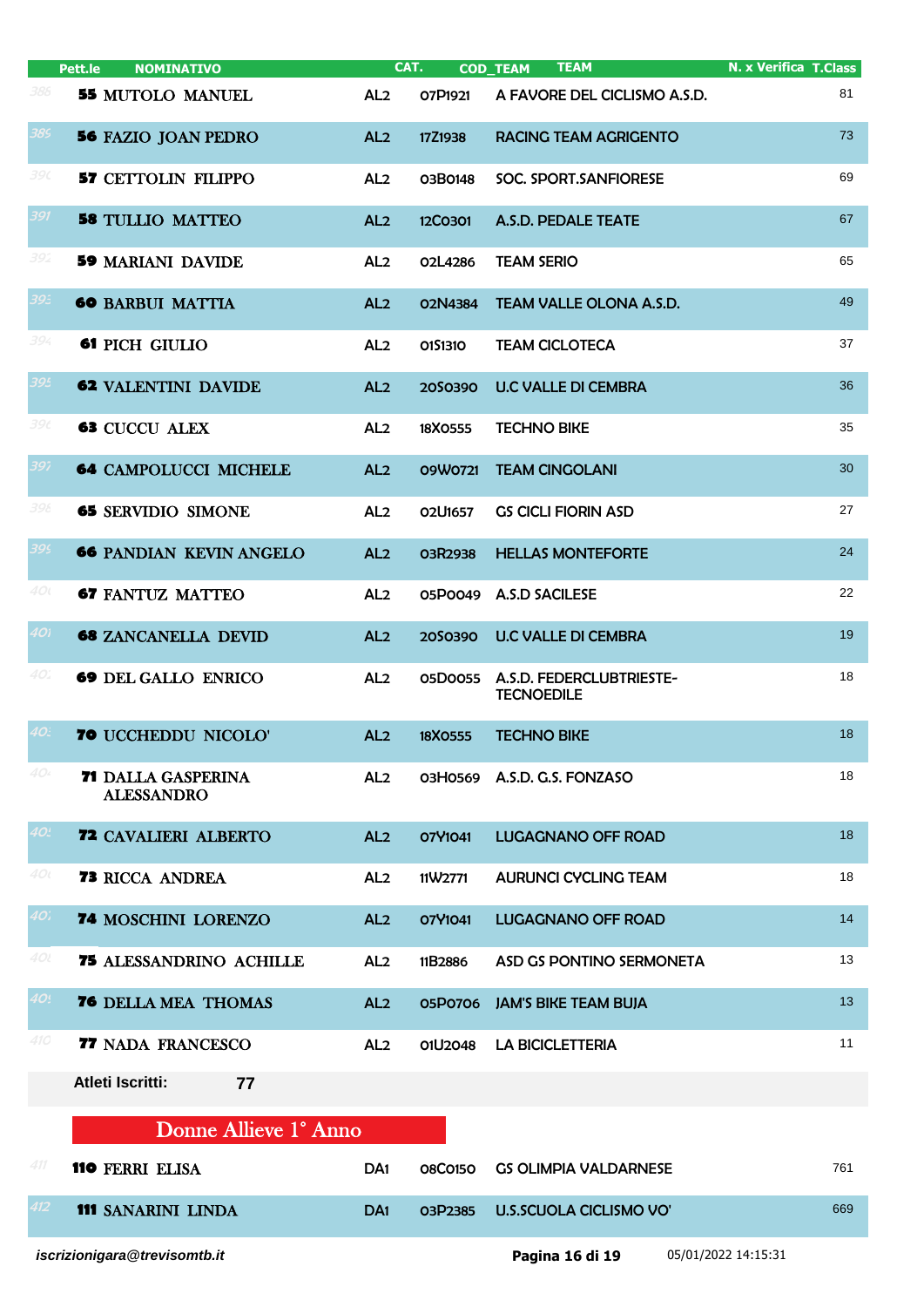|                 | Pett.le<br><b>NOMINATIVO</b>       |                 | CAT.                             | <b>TEAM</b><br><b>COD_TEAM</b>            | <b>N. x Verifica T.Class</b> |
|-----------------|------------------------------------|-----------------|----------------------------------|-------------------------------------------|------------------------------|
| 413             | 112 COLUCCINI ANGELICA             | DA <sub>1</sub> | 08Y3263                          | <b>RACING TEAM FANELLI</b>                | 608                          |
| 414             | <b>113 TAMBOSCO ILARIA</b>         | DA <sub>1</sub> | 05P0706                          | <b>JAM'S BIKE TEAM BUJA</b>               | 581                          |
| 415             | <b>114 MONTAGNER MARTINA</b>       | DA <sub>1</sub> | 05L0752                          | <b>ASD DP66 GIANT SMP</b>                 | 551                          |
| 416             | <b>115 TESTONE ALICE</b>           | DA <sub>1</sub> | 12W0838                          | <b>AMICI DELLA BICI JUNIOR</b>            | 504                          |
| 417             | <b>116 PASCUCCI ALICE</b>          | DA <sub>1</sub> | 0252343                          | <b>TRINX FACTORY TEAM</b>                 | 438                          |
| 418             | <b>117 BASSIGNANA SERENA</b>       | DA <sub>1</sub> | 0252343                          | <b>TRINX FACTORY TEAM</b>                 | 392                          |
| 419             | <b>118 CABRI SOFIA</b>             | DA <sub>1</sub> | 07A0626                          | A.C. SERRAMAZZONI                         | 361                          |
| 420             | <b>119 DI SCIUVA ROMINA EVELIN</b> | DA <sub>1</sub> | <b>02U1657</b>                   | <b>GS CICLI FIORIN ASD</b>                | 294                          |
| 421             | <b>120 PETRACCA SARA</b>           | DA <sub>1</sub> | 11E3379                          | <b>TEAM BIKE TERENZI</b>                  | 293                          |
| 422             | <b>121 CASASOLA NADIA</b>          | DA <sub>1</sub> | <b>05L0752</b>                   | <b>ASD DP66 GIANT SMP</b>                 | 284                          |
| 423             | <b>122 SIMEONI MADDALENA</b>       | DA <sub>1</sub> | 08H3021                          | <b>ZHIRAF GUERCIOTTI</b>                  | 282                          |
| 424             | <b>123 BRUCOLI ANGELICA</b>        | DA <sub>1</sub> | 14S1785                          | A.S.D. AVIS BIKE RUVO                     | 256                          |
| 425             | <b>124 BEZZONE CAMILLA</b>         | DA <sub>1</sub> | 01J2233                          | <b>G.S. CICLI FIORIN CYCLING TEAM ASD</b> | 218                          |
| 42 <sub>t</sub> | <b>125 DI GIROLAMO GINEVRA</b>     | DA <sub>1</sub> | 08Y3263                          | <b>RACING TEAM FANELLI</b>                | 206                          |
| 427             | <b>126 GUICHARDAZ SOFIA</b>        | DA <sub>1</sub> | 22X1862                          | <b>XCO PROJECT</b>                        | 168                          |
| 428             | <b>127</b> LA CIOPPA GIADA         | DA <sub>1</sub> | O <sub>2</sub> U <sub>1657</sub> | <b>GS CICLI FIORIN ASD</b>                | 144                          |
|                 | 128 SILO GIADA                     | DA <sub>1</sub> | 03P2385                          | U.S.SCUOLA CICLISMO VO'                   | 133                          |
| 43C             | <b>129 SIMMERLE ANJA</b>           | DA <sub>1</sub> | 21Z1107                          | <b>ASC KARDAUN-CARDANO</b>                | 95                           |
| 431             | <b>130 INVERNIZZI ALICE</b>        | DA <sub>1</sub> | 02L4286                          | <b>TEAM SERIO</b>                         | 92                           |
| 432             | <b>131 ROGORA GIOVANNA</b>         | DA <sub>1</sub> | 02N4384                          | TEAM VALLE OLONA A.S.D.                   | 92                           |
| 433             | <b>132 ZAMBELLI GIULIA</b>         | DA <sub>1</sub> | 02V3672                          | <b>VALCAR - TRAVEL &amp; SERVICE</b>      | 82                           |
| 434             | <b>133 DEOTTO ELEONORA</b>         | DA <sub>1</sub> | 05H0098                          | S.C.D. PEDALE SANVITESE                   | 80                           |
| 435             | <b>134 BARATTIN PIERA</b>          | DA <sub>1</sub> | 03R2316                          | SPORTIVI DEL PONTE                        | 75                           |
| 43t             | <b>135 DURANTE DARIA</b>           | DA <sub>1</sub> | O2K4397                          | <b>BONFANTI RACING TEAM</b>               | 59                           |
| 437             | <b>136 VERONI ELEONORA</b>         | DA <sub>1</sub> | 07D1752                          | TEAM LA VERDE A.S.D.                      | 50                           |
| 438             | <b>137 MURGIA SARA</b>             | DA <sub>1</sub> | <b>18G0070</b>                   | <b>VELOCLUB SARROCH</b>                   | 35                           |
| 439             | <b>138 ZOCCOLAN EMILY</b>          | DA <sub>1</sub> | 05J0774                          | A.S.D. BANDIZIOL CYCLING TEAM             | 32                           |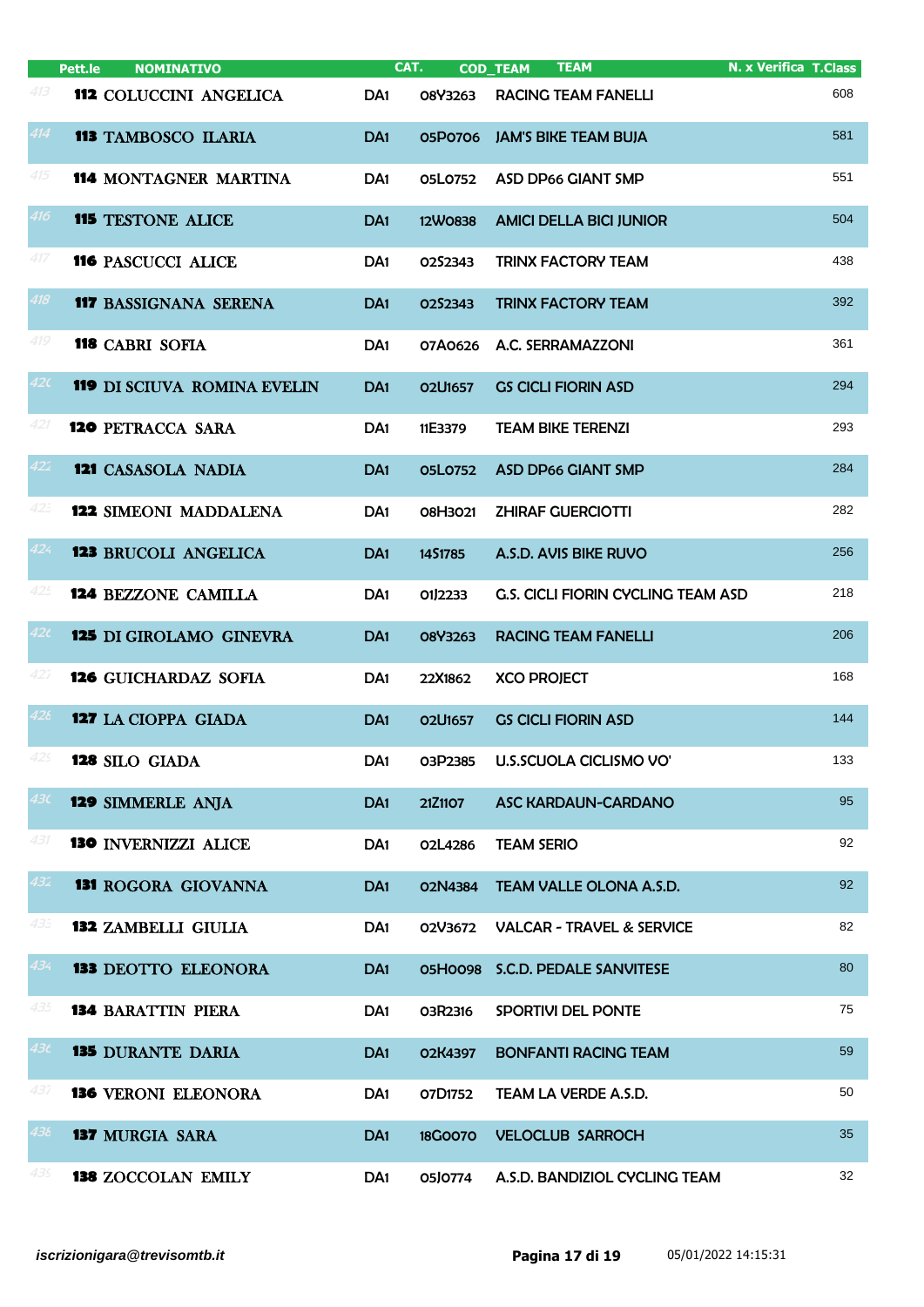|     | Pett.le<br><b>NOMINATIVO</b>     | CAT.            |                | <b>TEAM</b><br><b>COD_TEAM</b>               | <b>N. x Verifica T.Class</b> |
|-----|----------------------------------|-----------------|----------------|----------------------------------------------|------------------------------|
| 14( | <b>139 PIROLA LETIZIA</b>        | DA <sub>1</sub> | 0250157        | S.C. CESANO MADERNO                          | 29                           |
| 441 | <b>140 LAZZARIN ELLIS</b>        | DA <sub>1</sub> | 02R0523        | <b>BUSTO GAROLFO</b>                         | 27                           |
| 442 | <b>141 PASET SUSAN</b>           | DA <sub>1</sub> | 03D3012        | <b>BREGANZE MILLENIUM</b>                    | 20                           |
| 44: | <b>142 CENCI MATILDE</b>         | DA <sub>1</sub> | 03D3012        | <b>BREGANZE MILLENIUM</b>                    | 18                           |
| 444 | <b>143 MARINETTO ILARIA</b>      | DA <sub>1</sub> | 03D3012        | <b>BREGANZE MILLENIUM</b>                    | 15                           |
| 445 | <b>144 PEDRONETTO CHIARA</b>     | DA <sub>1</sub> | O3P2162        | A.S.D. TEAM VELOCIRAPTORS                    | 14                           |
| 44t | <b>145 BORDIGNON SILVIA</b>      | DA <sub>1</sub> | 03X0727        | <b>V.C. CITTA' DI MAROSTICA</b>              | 8                            |
| 447 | <b>146 VISENTIN ALESSIA</b>      | DA <sub>1</sub> | 03P2385        | U.S.SCUOLA CICLISMO VO'                      | $\overline{7}$               |
| 448 | <b>147 BRATTI SERENA</b>         | DA <sub>1</sub> |                | 05V0700 X TEAM PIERO BICYA                   | $\overline{0}$               |
|     | Atleti Iscritti:<br>38           |                 |                |                                              |                              |
|     | Donne Allieve 2°Anno             |                 |                |                                              |                              |
| 445 | <b>80 BIANCHI ARIANNA</b>        | DA <sub>2</sub> | O2L4614        | <b>GUERCIOTTI DEVELOPMENT</b>                | 885                          |
| 45C | <b>81 TARALLO SARA</b>           | DA <sub>2</sub> | 11E3379        | <b>TEAM BIKE TERENZI</b>                     | 741                          |
| 451 | <b>82 AUER ANNA</b>              | DA <sub>2</sub> | 21A1009        | ZANOLINI-SÜDTIROL POST                       | 647                          |
| 452 | <b>83 LANFRANCHI ELISA</b>       | DA <sub>2</sub> | O2C2113        | MELAVI' TIRANO BIKE A.S.D.                   | 607                          |
| 45: | <b>84 RINALDONI GIULIA</b>       | DA <sub>2</sub> | 09W0721        | <b>TEAM CINGOLANI</b>                        | 591                          |
| 454 | 85 BAIMA ANITA                   | DA <sub>2</sub> | 03X0224        | ASD GS SORGENTE PRADIPOZZO                   | 565                          |
| 455 | <b>86 KABETAJ NELIA</b>          | DA <sub>2</sub> | 08H3021        | <b>ZHIRAF GUERCIOTTI</b>                     | 557                          |
| 456 | 87 PERUSIN BIANCA                | DA <sub>2</sub> | <b>05L0752</b> | <b>ASD DP66 GIANT SMP</b>                    | 551                          |
| 457 | <b>88 TERZI VALERIA</b>          | DA <sub>2</sub> | 02N3999        | <b>TEAM PITON</b>                            | 376                          |
| 456 | <b>89 BULEGATO ALICE</b>         | DA <sub>2</sub> | O3R2316        | SPORTIVI DEL PONTE                           | 366                          |
| 459 | <b>90 RADESCA CHIARA</b>         | DA <sub>2</sub> | 08H3021        | <b>ZHIRAF GUERCIOTTI</b>                     | 271                          |
| 46( | 91 PIGHI GRETA                   | DA <sub>2</sub> | <b>02U1657</b> | <b>GS CICLI FIORIN ASD</b>                   | 261                          |
| 461 | <b>92 DALLA PIETA' MARISOL</b>   | DA <sub>2</sub> | 07A0007        | <b>GS MASERATI CADEO CARPANETO</b>           | 245                          |
| 462 | <b>93 MUSCI EMILIA FRANCESCA</b> | DA <sub>2</sub> | 1451418        | POL.VA DILETT. "GAETANO<br><b>CAVALLARO"</b> | 241                          |
| 46. | <b>94 MOSCHETTI CHIARA</b>       | DA <sub>2</sub> | O2C2113        | MELAVI' TIRANO BIKE A.S.D.                   | 218                          |
| 464 | <b>95 MASSACCESI CLAUDIA</b>     | DA <sub>2</sub> | 09T0410        | <b>BICI ADVENTURE TEAM A.S.D.</b>            | 146                          |